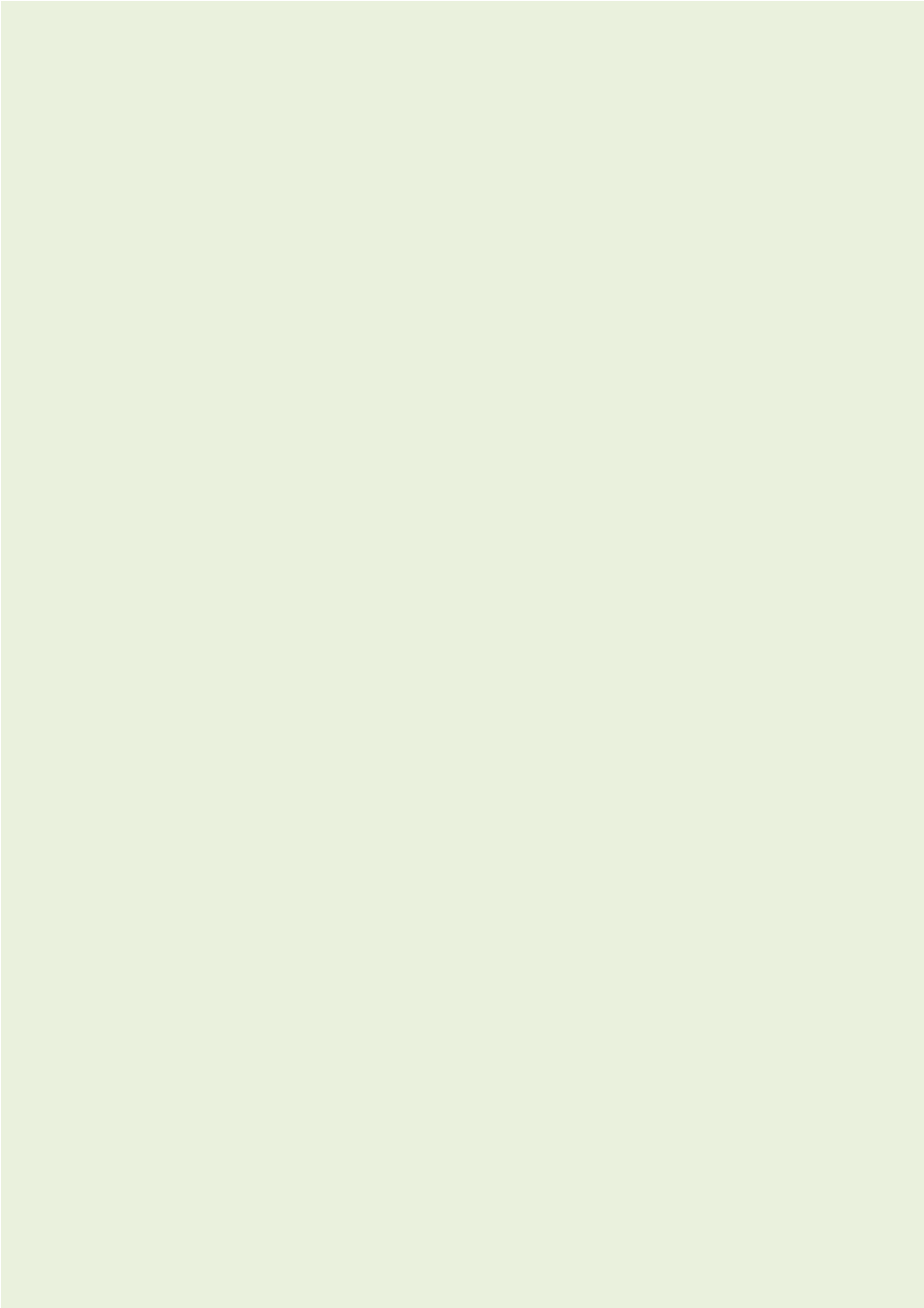# **fCHAPTER - IV: REVENUE SECTOR CHAPTER - V: REVENUE SECTOR**

# **5.1 Introduction**

#### **5.1.1 Trend of Revenue Receipts**

Tax and non-tax revenue raised by the Government of Arunachal Pradesh during 2018-19, the State share of net proceeds of divisible Union taxes and duties assigned to the State, Grants-in-aid received from the Government of India during the year and corresponding figures for the preceding four years are shown in table below:

|              |                                                              |         |                    |          |          | $( \bar{\mathbf{\xi}}$ in crore) |
|--------------|--------------------------------------------------------------|---------|--------------------|----------|----------|----------------------------------|
| SI.<br>No.   | <b>Particulars</b>                                           | 2014-15 | 2015-16<br>2016-17 |          | 2017-18  | 2018-19                          |
|              | <b>Revenue raised by the State Government</b>                |         |                    |          |          |                                  |
| 1.           | Tax revenue                                                  | 462.16  | 535.07             | 708.75   | 815.57   | 1068.04                          |
|              | Non-tax revenue                                              | 457.64  | 392.12             | 544.82   | 366.18   | 608.87                           |
| <b>Total</b> |                                                              | 919.80  | 927.19             | 1253.57  | 1181.75  | 1676.91                          |
|              | <b>Revenue Receipts from the Government of India</b>         |         |                    |          |          |                                  |
| 2.           | Share of net proceeds of<br>divisible Union taxes and duties | 1109.98 | 7075.58            | 8388.30  | 9238.79  | 10436.14                         |
|              | Grants-in-aid                                                | 7106.27 | 2550.33            | 2137.70  | 3354.06  | 4082.91                          |
| <b>Total</b> |                                                              | 8216.25 | 9625.91            | 10526.00 | 12592.85 | 14519.05                         |
| 3.           | Total revenue receipts of the<br>State Government $(1+2)$    | 9136.05 | 10553.10           | 11779.57 | 13774.60 | 16195.96                         |
| 4.           | Percentage (1 w.r.t 3)                                       | 10.06   | 8.79               | 10.64    | 8.58     | 10.35                            |

|  |  | <b>Table 5.1.1: Trend of Revenue Receipts</b> |  |
|--|--|-----------------------------------------------|--|
|--|--|-----------------------------------------------|--|

*(Source: Finance Accounts of respective years)* 

The above Table shows that during 2018-19, revenue raised by the State Government (` 1676.91 crore) was 10 *per cent* of the total revenue receipts. The balance 90 *per cent* of receipts during 2018-19 was from the Government of India.

Revenue receipts grew by  $\bar{\tau}$  2421.36 crore (18 *per cent*) over the previous year. The increase was contributed by Tax revenue by  $\bar{\tau}$  252.47 crore (31 *per cent*), non-tax revenue by  $\bar{\tau}$  242.69 crore (66 *per cent*), share of net proceeds of divisible Union taxes and duties by  $\bar{\tau}$  1197.35 crore (13 *per cent*) and Grant-in-aid by  $\bar{\tau}$  728.85 crore (22 *per cent*).

Details of Tax Revenue raised against Budget Estimate (BE) during 2014-15 to 2018-19 are given in the following table: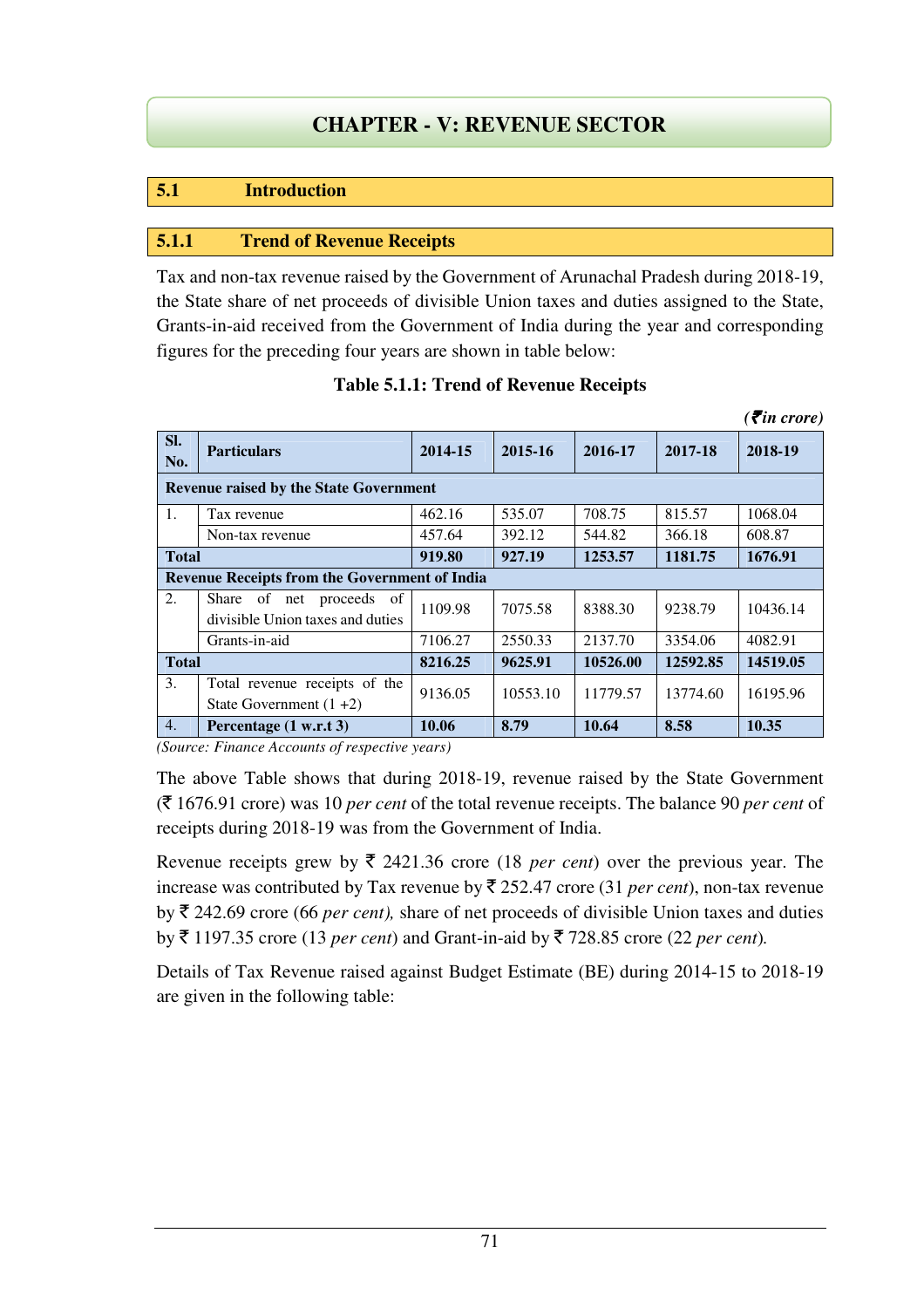|                                     |           |               |           |               |           |               |           |               |           |               |            | $( \bar{\mathbf{z}}$ in crore)                                              |
|-------------------------------------|-----------|---------------|-----------|---------------|-----------|---------------|-----------|---------------|-----------|---------------|------------|-----------------------------------------------------------------------------|
|                                     |           | 2014-15       |           | 2015-16       |           | 2016-17       |           | 2017-18       |           | 2018-19       |            | Percentage                                                                  |
| Head of<br><b>Revenue</b>           | <b>BE</b> | <b>Actual</b> | <b>BE</b> | <b>Actual</b> | <b>BE</b> | <b>Actual</b> | <b>BE</b> | <b>Actual</b> | <b>BE</b> | <b>Actual</b> | <b>BE</b>  | <b>Increase</b><br>$(+)$ /<br>Decrease (-)<br>in 2018-19<br>over<br>2017-18 |
| Goods and<br>Services<br>Tax        |           |               |           |               |           |               | $\theta$  | 223.73        | 382.08    | 601           |            | $(+)169$                                                                    |
| Land<br>Revenue                     | 6.21      | 5.99          | 5.64      | 8.89          | 8.92      | 6.44          | 10.75     | 13.32         | 7.79      | 14.58         | $(-)27.53$ | $(+)9$                                                                      |
| Stamp<br>Duty                       | 4.03      | 3.83          | 5.28      | 5.63          | 8.04      | 5.08          | 8.84      | 10.42         | 6.14      | 9.16          | $(-)30.54$ | $(-)12$                                                                     |
| <b>State</b><br>Excise              | 68.74     | 59.87         | 66.7      | 86.33         | 130.63    | 109.05        | 150       | 122.61        | 130.96    | 136.73        | $(-)12.69$ | $(+)12$                                                                     |
| Taxes on<br>Sales,<br>Trade, etc    | 338.03    | 195.24        | 178.1     | 190.22        | 236.92    | 282.54        | 250       | 285.13        | 374.73    | 268.74        | $(+)49.89$ | $(-)6$                                                                      |
| Motor<br>vehicle<br>Tax             | 17.99     | 17.78         | 18.14     | 19.3          | 22.82     | 24.47         | 23.35     | 31.4          | 29.59     | 32.43         | $(+)26.72$ | $(+)3$                                                                      |
| Taxes on<br>goods and<br>passengers | 111.94    | 179.45        | 233.78    | 224.7         | 263.31    | 281.17        | 300       | 128.96        | $\theta$  | 5.4           | $(-100)$   | $(-)96$                                                                     |
| <b>Total</b>                        | 546.94    | 462.16        | 507.64    | 535.07        | 670.64    | 708.95        | 734.94    | 815.57        | 931.29    | 1068.04       | 26.72      | $(+)30.96$                                                                  |

#### **Table 5.1.2: Details of Tax Revenue**

*(Source: Finance Accounts, Budget, Government of Arunachal Pradesh)* 

The increase of Tax revenue by  $\bar{\tau}$  252.47 crore (31 *per cent*) in 2018-19 as compared to previous year was mainly on account of increase in collection of State Goods and Services Tax (SGST) by  $\bar{\xi}$  377.27 crore (169 *per cent* increase over 2017-18), increase in Land Revenue by  $\bar{\tau}$  1.26 crore and in State Excise by  $\bar{\tau}$  14.12 crore which was, however, offset by decrease in Taxes on Goods and Passengers by  $\bar{\tau}$  123.56 crore. Details of Non-Tax Revenue raised from 2014-15 to 2018-19 is shown in the following table:

**Table 5.1.3: Details of Non-Tax Revenue** 

*(*` *in crore)*

| <b>Head of</b><br><b>Revenue</b>            | 2014-15   |        | 2015-16   |        | 2016-17   |               | 2017-18   |               | 2018-19   |        | <b>Percentage</b><br>Increase $(+)/$<br>Decrease (-) in<br>2018-19 over<br>2017-18 |               |
|---------------------------------------------|-----------|--------|-----------|--------|-----------|---------------|-----------|---------------|-----------|--------|------------------------------------------------------------------------------------|---------------|
|                                             | <b>BE</b> | Actual | <b>BE</b> | Actual | <b>BE</b> | <b>Actual</b> | <b>BE</b> | <b>Actual</b> | <b>BE</b> | Actual | BE                                                                                 | <b>Actual</b> |
| Power                                       | 289.48    | 182.63 | 184.17    | 117.04 | 226.66    | 259.61        | 250.00    | 133.41        | 340.50    | 287.08 | $(+)36.20$                                                                         | $(+)115$      |
| Interest<br>Receipts                        | 67.77     | 13.12  | 31.61     | 39.11  | 36.98     | 56.39         | 47.32     | 46.98         | 92.26     | 88.01  | $(+)94.97$                                                                         | $(+)87$       |
| &<br>Forestry<br>Wild Life                  | 55.90     | 9.28   | 8.29      | 13.76  | 10.97     | 13.86         | 16.65     | 13.44         | 33.15     | 14.72  | $(+)99.10$                                                                         | $(+)9$        |
| Public works                                | 21.39     | 19.98  | 23.52     | 7.35   | 10.21     | 8.95          | 9.50      | 4.95          | 13.50     | 11.02  | $(+)42.11$                                                                         | $(+)123$      |
| Miscellaneous<br>General<br><b>Services</b> | 0.03      | 0.01   | 0.04      | 54.39  | 30.48     | 21.67         | 65.81     | 12.75         | 94.63     | 12.49  | $(+)43.79$                                                                         | $(-)2$        |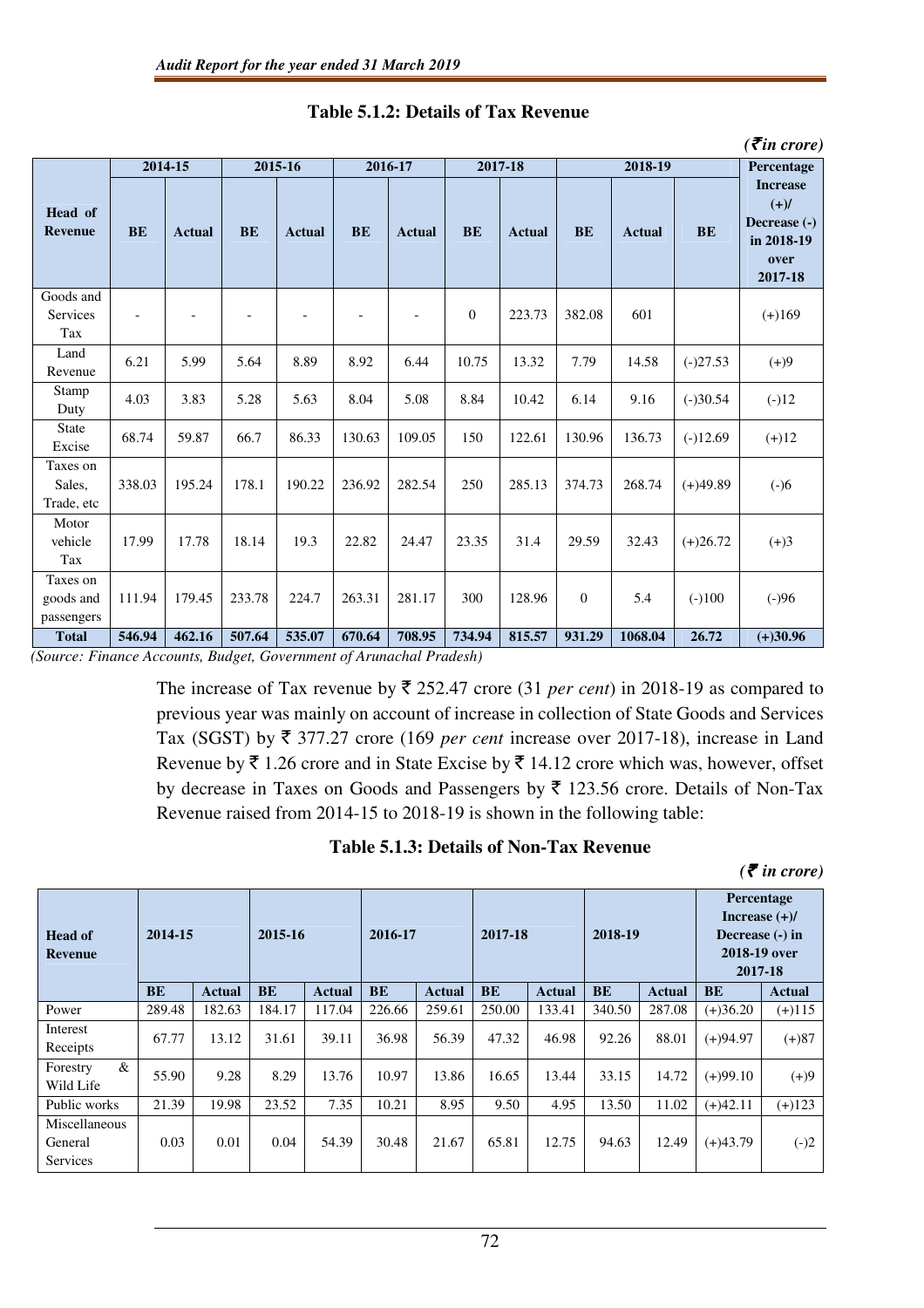| Other<br>Administrative<br>Service | 10.02  | 8.29   | 10.65  | 9.52   | 1.09   | 11.24  | 12.19  | 15.63  | 18.75  | 25.48  | $(+)$ 53.81 | $(+)63$   |
|------------------------------------|--------|--------|--------|--------|--------|--------|--------|--------|--------|--------|-------------|-----------|
| Police                             | 3.06   | .29    | .30    | 9.34   | 18.32  | 64.36  | 10.00  | 5.12   | 16.10  | 3.62   | $(+)61.00$  | $(-)29$   |
| Medical<br>&<br>Public Health      | 0.67   | 0.71   | 0.81   | 0.61   | 0.77   | 0.80   | 0.84   | 0.78   | 1.02   | 25.42  | $(+)21.43$  | $(+)3164$ |
| Co-operation                       | 0.31   | 0.57   | 0.67   | 0.58   | 1.12   | 0.40   | 1.23   | 1.21   | 1.49   | 0.83   | $(+)21.14$  | $(-)32$   |
| Other<br>Non-<br>Tax Receipts      | 200.3  | 221.76 | 231.3  | 140.42 | 182.3  | 107.54 | 122.75 | 131.91 | 188.60 | 140.20 | $(+)$ 53.65 | $(+)6$    |
| <b>Total</b>                       | 648.93 | 457.64 | 492.36 | 392.12 | 528.90 | 544.82 | 536.29 | 366.18 | 800.00 | 608.87 | $(+)49.17$  | $(+)66$   |

*(Source: Budget Document and Finance Accounts of respective years)* 

During 2018-19, there was increase in collection of Non-tax revenue by  $\bar{\tau}$  242.69 crore (66 *per cent*) over the previous year. The increase was mainly on account of increase in receipts under Power by  $\bar{\tau}$  153.68 crore; Interest Receipts by  $\bar{\tau}$  41.03 crore and Medical & Public Health by  $\overline{\mathfrak{e}}$  24.64 crore.

#### **5.1.2 Administration of Goods and Service Tax**

Goods and Services Tax (GST) in the State was implemented with effect from 1<sup>st</sup> July 2017 on supply of goods or services or both. GST is concurrently administered by the Union (CGST) and the States (SGST) on supply within the State while Integrated Goods and Services Tax (IGST) is levied on inter-state supply of goods or services or both.

The Central Goods and Services Tax Act, 2017, the Arunachal Pradesh Goods and Services Tax Act, 2017 and the Integrated Goods and Services Tax Act, 2017 and allied Rules of all the three Acts are applicable in the State of Arunachal Pradesh.

Goods and Services Tax Network (GSTN), a Non-Government Company set up by the Government of India provides for both front-end and back-end services to Arunachal Pradesh being a Model-II State. Front-end services provided to taxpayers for registration, return filing, payment of tax and back-end services include approval of registration, taxpayer detail viewer, refund processing, MIS report, etc.

Implementation of GST necessitated smooth transitional provisions which enables migration of all existing businesses to the new regime. The transitional provisions have been specifically incorporated in all the three GST Acts/Rules.

# **5.1.2.1****Registration under GST**

As per GST Act, every taxpayer with turnover of above  $\bar{\xi}$  20 lakh (enhanced to  $\bar{\xi}$  40 lakh with effect from 1<sup>st</sup> April 2019 in respect of dealer dealing with sale of goods only) has to be registered under GST. During transition period, the Department had to deal with migration of existing dealers as well as approval of new registration. The due date for migration of existing dealers was February 2019.

The category wise registrations under GST have been given in table below (as on March 2019):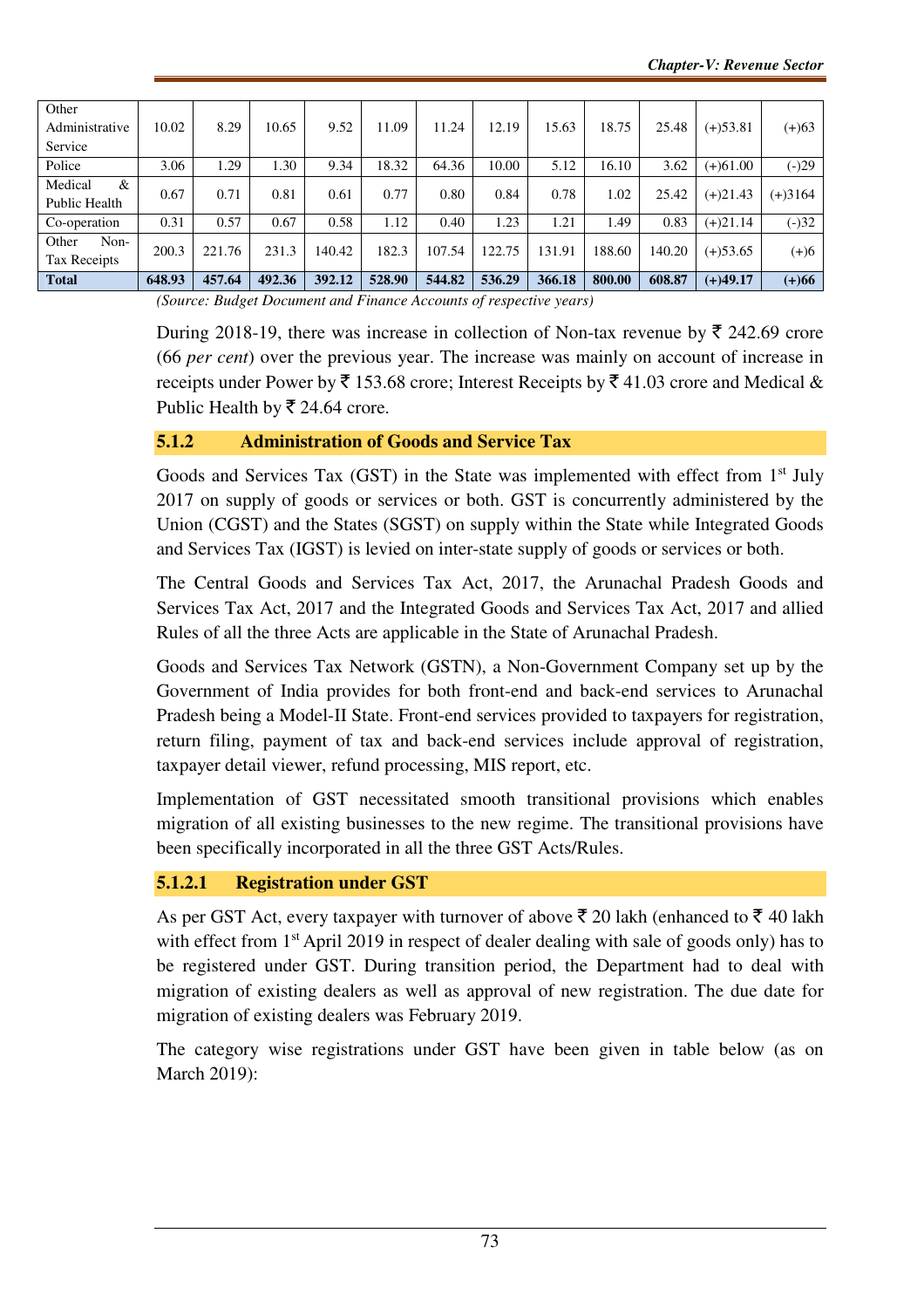| <b>Types of Taxpayers</b>           |              | <b>Number of dealers</b> | <b>Total</b> | Percentage |
|-------------------------------------|--------------|--------------------------|--------------|------------|
|                                     | <b>State</b> | <b>Central</b>           |              | of Total   |
| Normal Taxpayers (including Casual) | 2692         | 6740                     | 9432         | 49.10      |
| <b>Corporation Taxpayers</b>        |              | 1285                     | 1285         | 6.69       |
| Tax Deductors at Source (TDS)       | 594          | 7832                     | 8426         | 43.85      |
| Tax Collectors at Source (TCS)      | 35           | 30                       | 65           | 0.34       |
| Input Service Distributors (ISD)    |              | C                        | 3            | 0.02       |
| <b>Total Registrants</b>            | 3322         | 15889                    | 19211        | 100        |

**Table 5.1.4: Registered Taxpayers under GST**

*(Source: As furnished by the Department)* 

The total registrations under GST in Arunachal Pradesh were 19211 dealers as of March 2019, of which normal taxpayers including casual taxpayers accounted for 49.10 *per cent*, tax deductors at source 43.85 *per cent* and others (TCS, ISD and corporation taxpayers) 7.05 *per cent*.

# **5.1.2.2 Division of dealers between Centre and State Government**

As per recommendation of GST Council<sup>1</sup>, administrative control of over 90 *per cent* of the dealers with turnover less than  $\bar{\tau}$  1.50 crore shall vest with the state tax administration and 10 *per cent* with the Central Tax administration. In respect of dealers with turnover ` 1.50 crore and above, the administrative control shall be divided in the ratio 50 *per cent* each for the Central and State tax administration. The division of taxpayers as notified in Arunachal Pradesh upto March 2019 are shown below.

| <b>Jurisdiction</b> | <b>Number of dealers</b>  | <b>Total</b>               |       |
|---------------------|---------------------------|----------------------------|-------|
|                     | Turnover above ₹1.5 crore | Turnover below ₹ 1.5 crore |       |
| Centre              | 363                       | 5437                       | 5800  |
| <b>State</b>        | 2642                      | 7935                       | 10577 |
| <b>Total</b>        | 3005                      | 13372                      | 16377 |

**Table 5.1.5: Division of dealers between Centre and State Government** 

*(Source: As furnished by the Department)* 

# **5.1.2.3 Filing of Returns under GST**

As per Arunachal Pradesh Goods and Service Tax Rules 2 2017, regular taxpayers were required to file monthly returns in GSTR-1, GSTR-2 and GSTR-3 whereas composition taxpayers were required to file quarterly returns in GSTR-4. However, the provisions of the rules could not be implemented due to issues relating to information technology infrastructure. Accordingly, filling of GSTR-2 and GSTR-3 were postponed and regular taxpayers are required to file GSTR-1 and GSTR-3B and composition dealers were to file GSTR-4 quarterly.

The trends of filling of GSTR-1 and GSTR-3B for the period from April 2018 to March 2019 in Arunachal Pradesh have been depicted in Table:

<sup>1</sup> As on March 2019, there was no registration under Non-Resident Taxable Person (NRTP) and Online Information Database Access and Retrieval services (OIDAR).

<sup>2</sup> Notification dated: 19th July 2017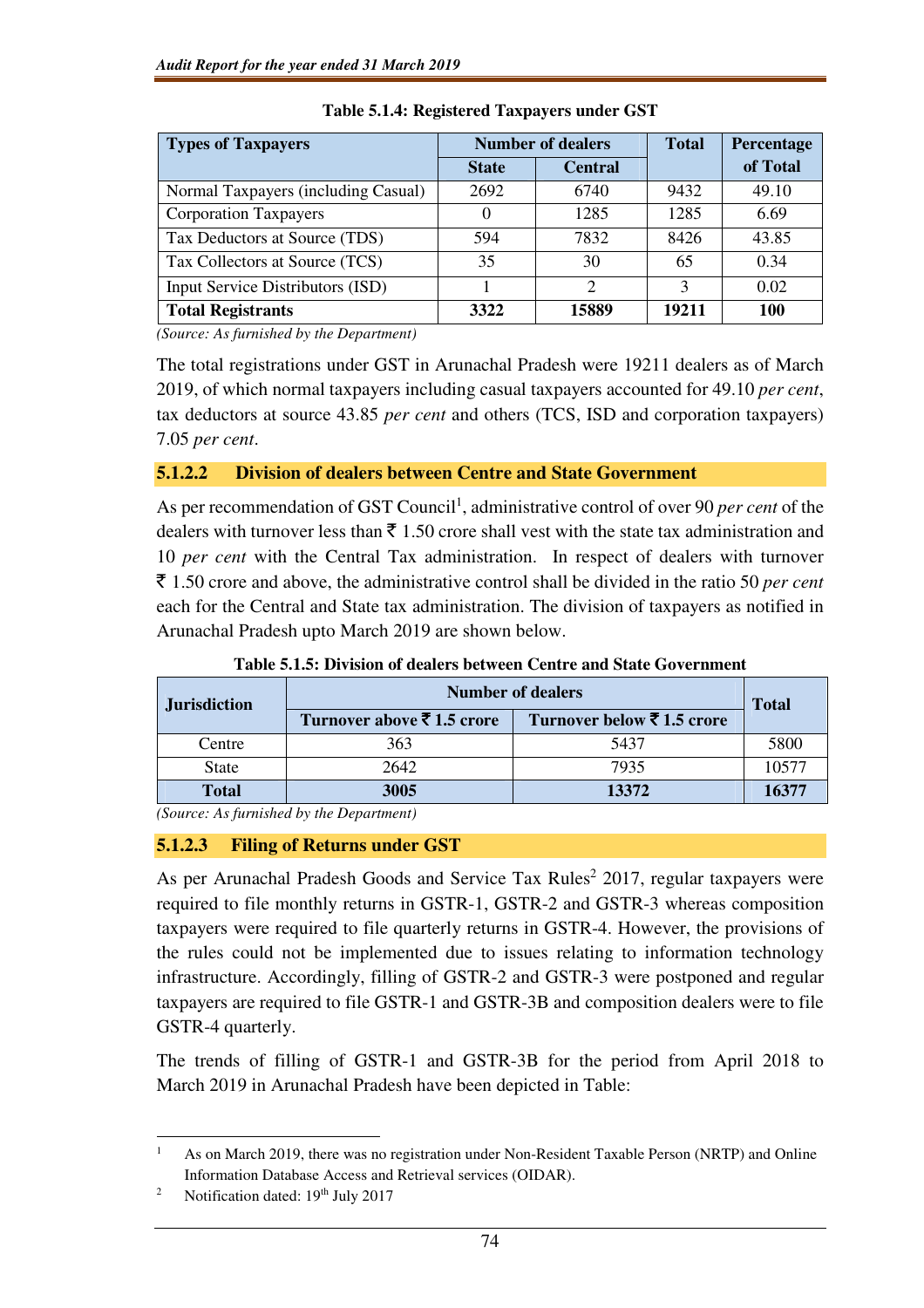| <b>Month</b> | <b>GSTR-1</b> | <b>GSTR-3B</b> |
|--------------|---------------|----------------|
| April, 2018  | 2185          | 6247           |
| May, 2018    | 2211          | 6354           |
| June, 2018   | 4819          | 6413           |
| July, 2018   | 2201          | 6489           |
| Aug, 2018    | 2168          | 6503           |
| Sept, 2018   | 4645          | 6517           |
| Oct, 2018    | 2091          | 6445           |
| Nov, 2018    | 1993          | 6164           |
| Dec, 2018    | 4005          | 6053           |
| Jan, 2019    | 1714          | 5741           |
| Feb, 2019    | 1420          | 5209           |
| March, 2019  | 1654          | 3685           |

**Table 5.1.6: Filing pattern of GSTR-1 and GSTR-3B (Upto 31.03.2019)** 

*(Source: As furnished by the Department)* 

#### **5.1.3 Analysis of arrears of revenue**

The information on total amount of arrears of revenue as well as amount outstanding for more than five years as on 31 March 2019 was not furnished by the Department/State Government (April 2020) though called for (November 2020).

# **5.1.4 Arrears in Assessments**

Details of cases pending at the beginning of the year, cases due for assessment, cases disposed of during the year and number of cases pending finalization at the end of the year were not furnished by Tax and Excise Department though called for (November 2020).

#### **5.1.5 Evasion of tax detected by the Department**

No information in respect of evasion of tax detected was furnished by the Tax and Excise Department (November 2020) through Collector.

#### **5.1.6 Pendency of Refund Cases**

The number of refund cases pending at the beginning of the year (2018-19), claims received during the year, refunds allowed during the year and cases pending at the close of the year (2018-19) have not been furnished by the Taxation Department (November 2020).

#### **5.1.7 Response of the Government/Departments towards Audit**

The Principal Accountant General, Arunachal Pradesh, conducts periodical inspection of Government Departments to test-check transactions and verify maintenance of important accounts and other records, as prescribed in the rules and procedures. These inspections are followed up with Inspection Reports (IRs) incorporating irregularities detected during inspections and not settled on the spot, which are issued to Heads of Offices inspected, with copies to the next higher authorities for taking prompt corrective action. Heads of Offices are required to promptly comply with observations contained in the IRs, rectify commissions/omissions and report compliance through initial replies to the Accountant General, Arunachal Pradesh within one month from the date of issue of IRs. Serious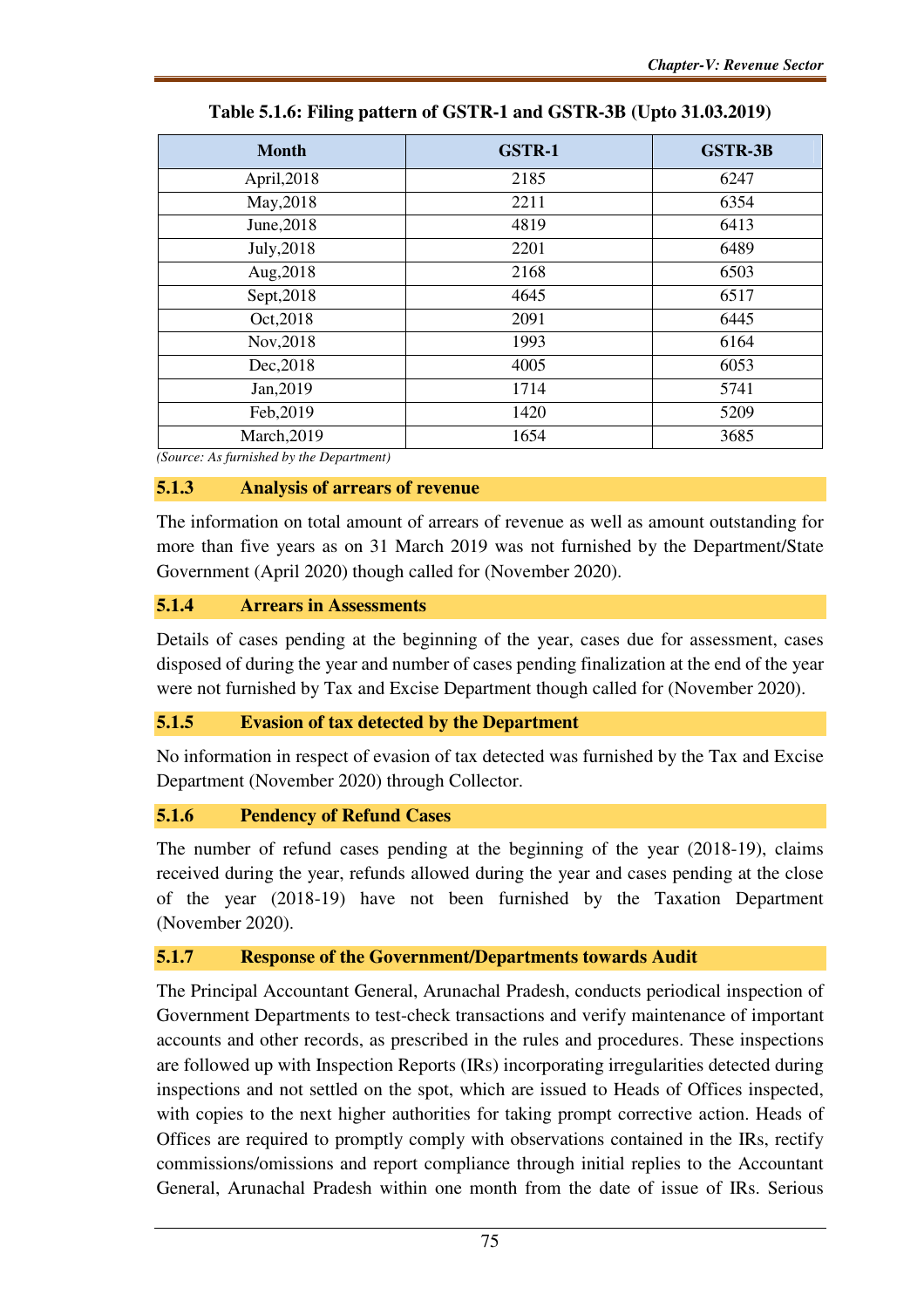financial irregularities are reported to the Heads of Departments and the Government.

Inspection reports issued upto December 2019 disclosed that for Revenue Receipts 1445 paragraphs involving  $\overline{\zeta}$  7234.86 crore relating to 397 IRs remained outstanding at the end of December 2019 alongwith corresponding figures for the preceding two years. The details are shown in the table below:

|                                                | <b>December</b><br>2017 | <b>December</b><br>2018 | December 2019 |
|------------------------------------------------|-------------------------|-------------------------|---------------|
| Number of IR pending                           | 360                     | 382                     | 397           |
| Number of outstanding Audit Observations       | 1284                    | 1371                    | 1445          |
| Total amount involved $(\bar{\tau})$ in crore) | 6320.63                 | 7194.30                 | 7234.86       |

**Table 5.1.7: Details of pending Inspection Reports** 

Department-wise details of the IRs and audit observations outstanding as on 31 December 2019 and amounts involved are shown in **the table below:** 

|     |                      |                           |            |                              | $($ $\mu$ $\iota$ $\nu$ $\iota$ $\nu$ $\iota$ $\nu$ |  |
|-----|----------------------|---------------------------|------------|------------------------------|-----------------------------------------------------|--|
| SI. |                      |                           |            | No of outstanding            | <b>Money value</b>                                  |  |
| No. | <b>Department</b>    | <b>Nature of receipts</b> | <b>IRs</b> | Audit<br><b>Observations</b> | involved                                            |  |
|     | Tax & Excise         | Taxes on Sales, Trade     | 175        | 707                          | 1038.42                                             |  |
| 1.  | etc.                 |                           |            |                              |                                                     |  |
|     |                      | <b>State Excise</b>       |            |                              |                                                     |  |
| 2.  | Land                 | <b>Land Revenue</b>       | 36         | 163                          | 5655.63                                             |  |
|     | Management           |                           |            |                              |                                                     |  |
| 3.  | Transport            | Taxes on Motor Vehicle    | 56         | 207                          | 25.77                                               |  |
| 4.  | <b>State Lottery</b> | Lottery                   | 5          | 18                           | 189.64                                              |  |
| 5.  | &<br>Geology         | Non-ferrous Mining $\&$   | 22         | 57                           | 160.35                                              |  |
|     | Mining               | Metallurgical Industries  |            |                              |                                                     |  |
| 6.  | Environment $\&$     | Forestry & Wild Life      | 103        | 293                          | 165.05                                              |  |
|     | Forest & Wild        |                           |            |                              |                                                     |  |
|     | Life                 |                           |            |                              |                                                     |  |
|     | <b>Total</b>         |                           | 397        | 1445                         | 7234.86                                             |  |

# **Table 5.1.8: Department-wise details of IRs and Audit Observations**

*(*` *in crore)* 

Audit did not even receive first replies within one month from the date of issue of IRs from 15 Heads of Offices for 18 IRs issued during 2018-19. The large pendency of IRs due to non-receipt of replies indicated that Heads of Offices and Departments did not initiate action to rectify defects, omissions and irregularities pointed out in the IRs.

# *The Government may consider to have an effective system for prompt and appropriate response to audit observations.*

# **5.1.8 Departmental Audit Committee Meetings**

The Government set up Audit Committees to monitor and expedite the progress of settlement of the IRs and Paragraphs in the IRs. However, no Departmental Audit Committee meeting for Revenue Sector was held during 2018-19. As can be seen from Para 5.1.7 there is large pendency of IRs. In view of this, the Government may ensure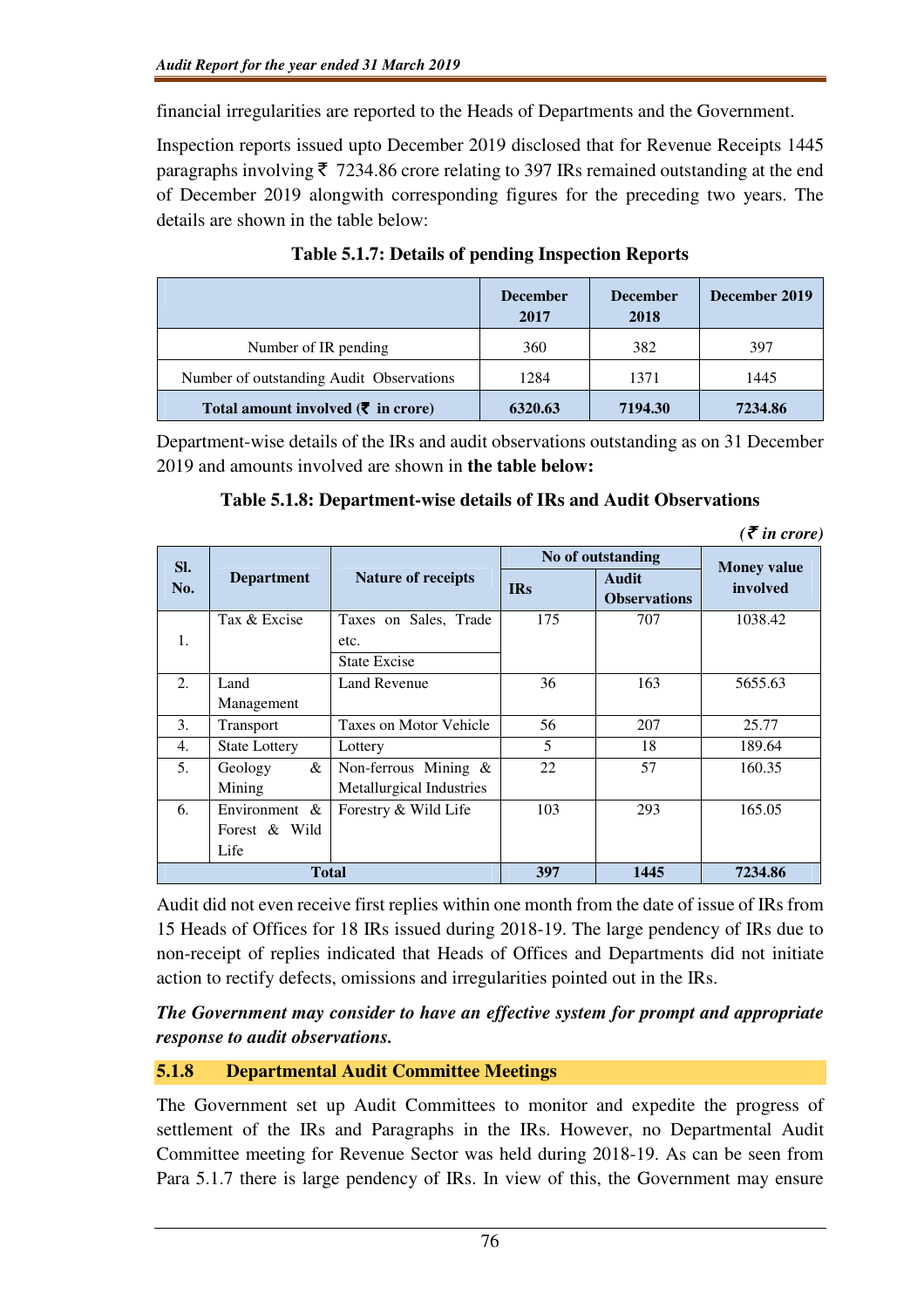holding of regular Audit Committee meetings to expedite clearance and settlement of outstanding audit observations.

#### **5.1.9 Response of Departments to Draft Audit Paragraphs**

The Draft Audit Paragraphs proposed for inclusion in the Report of the Comptroller & Auditor General of India are forwarded by the Principal Accountant General, Arunachal Pradesh to the Principal Secretaries/Secretaries of concerned Departments, drawing their attention to audit findings and requesting them to send responses within six weeks. The fact of non-receipt of replies from Departments/ Government is invariably indicated at the end of such Paragraphs included in the Audit Report.

#### **5.1.10 Follow-up on Audit Reports**

The internal working system of the Public Accounts Committee (PAC), notified in December 2002, laid down that after the presentation of the Report of the Comptroller and Auditor General of India in the Legislative Assembly, the Departments shall initiate action on the audit paragraphs and the action taken explanatory notes thereon should be submitted by the Government within three months of tabling the Report, for consideration of the PAC. In spite of these provisions, the explanatory notes on audit paragraphs of the Reports were being delayed inordinately. Ninety four paragraphs (including two performance audit) included in the Reports of the Comptroller and Auditor General of India on the Revenue Sector of the Government of Arunachal Pradesh for the years 2008-2009 to 2017-18 were placed before the State Legislative Assembly between 21 July 2015 and 23 January 2020. The action taken explanatory notes from the concerned departments on these paragraphs were not furnished within the specified time. As of March 2019, action taken explanatory notes in respect of four paragraphs from various departments had not been received for the Audit Report year ended 31 March 2018 (November 2020).

The PAC discussed 56 selected paragraphs under Revenue sector (January 2020) from three departments pertaining to the Audit Reports for the years from 2008-2009 to 2017-18. Out of 56 paragraphs,19 paragraphs were settled by the PAC and the remaining 37 paragraphs were recommended for further examination.

# **5.1.11 Analysis of mechanism for dealing with issues raised by Audit**

To analyse the system of addressing issues highlighted in Inspection Reports/Audit Reports by the Department/ Government, action taken on Paragraphs and Performance Audits included in the Audit Reports of the last 10 years for one department is evaluated and included in this Audit Report.

The succeeding paragraphs 5.1.11.1 and 5.1.11.2 discuss the performance of the State Excise Department and Sales Tax under revenue head 0039 (State Excise) and 0040 (Sales Tax) respectively and cases detected during the course of local audit during the year 2008-09 to 2018-19.

#### **5.1.11.1 Position of Inspection Reports**

The summarized position of the Inspection Reports issued during the last 10 years (2009-10 to 2018-19) to various offices under the administration control of the Tax & Excise Department as on 31 March 2019 is shown in **the table** below: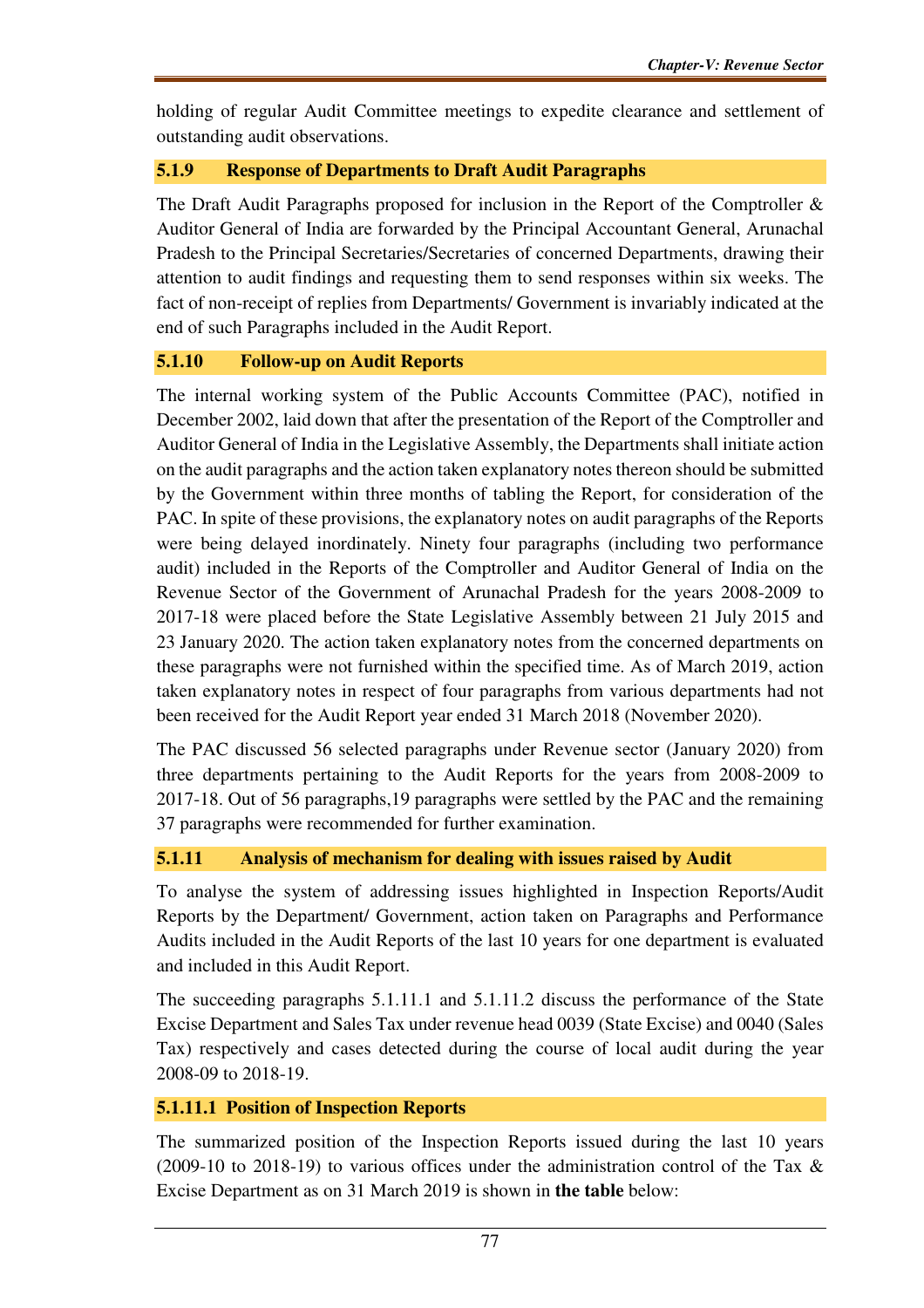| Year        | <b>Opening Balance</b> |      |                       | <b>Addition during the</b><br>year |                          |                          | <b>Clearance during the</b><br>year |                |                       | <b>Closing balance during</b><br>the year |      |                       |
|-------------|------------------------|------|-----------------------|------------------------------------|--------------------------|--------------------------|-------------------------------------|----------------|-----------------------|-------------------------------------------|------|-----------------------|
|             | <b>IRs</b>             | Para | <b>Money</b><br>value | <b>IRs</b>                         | Para                     | <b>Money</b><br>value    | <b>IRs</b>                          | <b>Paras</b>   | <b>Money</b><br>value | <b>IRs</b>                                | Para | <b>Money</b><br>value |
| $2009-10$   | 41                     | 108  | 768.21                | ٠                                  | $\overline{\phantom{a}}$ | $\overline{\phantom{0}}$ | $\overline{\phantom{0}}$            | 6              | 84.91                 | 41                                        | 102  | 683.30                |
| 2010-11     | 41                     | 102  | 683.30                | 2                                  | 8                        | 71.89                    |                                     | 3              | 3.63                  | 42                                        | 107  | 751.56                |
| 2011-12     | 42                     | 107  | 751.56                |                                    | 5                        | 15.56                    | 4                                   | $\overline{c}$ | 1.31                  | 39                                        | 110  | 765.81                |
| 2012-13     | 39                     | 110  | 765.81                |                                    | $\overline{\phantom{a}}$ |                          | $\overline{\phantom{0}}$            | 5              | 15.58                 | 39                                        | 105  | 750.23                |
| 2013-14     | 39                     | 105  | 750.23                | $\overline{\phantom{0}}$           | $\overline{\phantom{a}}$ |                          |                                     |                |                       | 39                                        | 105  | 750.23                |
| 2014-15     | 39                     | 105  | 750.23                | ٠                                  | $\overline{\phantom{a}}$ | $\overline{\phantom{0}}$ | 1                                   | 5              | 15.56                 | 38                                        | 100  | 734.67                |
| $2015 - 16$ | 38                     | 100  | 734.67                | 3                                  | 16                       | 164.88                   | $\overline{\phantom{0}}$            |                |                       | 41                                        | 116  | 899.55                |
| 2016-17     | 41                     | 116  | 899.55                | 8                                  | 58                       | 264.33                   | ٠                                   | 9              | 178.65                | 49                                        | 165  | 820.35                |
| 2017-18     | 49                     | 165  | 820.35                |                                    | 11                       | 3.60                     | $\overline{\phantom{0}}$            |                |                       | 50                                        | 176  | 823.95                |
| 2018-19     | 50                     | 176  | 823.95                | ٠                                  | $\overline{\phantom{0}}$ |                          | $\overline{\phantom{0}}$            | 11             | 105.24                | 50                                        | 165  | 718.71                |

**Table 5.1.9: Position of Inspection Reports** 

 $( \bar{\mathcal{F}}$ *in lakh)* 

The Government did not arrange *Audit* Committee Meetings between the Department and the Accountant General's office to settle the old paragraphs. It is evident from the above table, against 41 outstanding IRs with 108 paragraphs at the beginning of 2009-10, the number of outstanding IRs remained at 50 IRs with 165 paragraphs at the end of 2018-19.

# **5.1.11.2 Recovery of Accepted Cases**

The position of Compliance Audit Paragraphs included in Audit Reports of the last 10 years, those accepted by the department and amounts recovered are mentioned in the following table:

**Table: 5.1.10- Status of recovery from accepted Paragraphs in Audit Reports during the period from 2008-09 to 2017-18** 

| SI.<br>No.     | Year         | No. of<br><b>Paragraphs</b><br>included | <b>Money value of</b><br>the<br>Paragraphs<br>$(3\overline{5})$ in crore) | <b>Amount</b><br>recovered<br>during the<br>year | <b>Cumulative</b><br>position of recovery<br>of accepted cases of<br>31 March 2018 |
|----------------|--------------|-----------------------------------------|---------------------------------------------------------------------------|--------------------------------------------------|------------------------------------------------------------------------------------|
|                | 2008-09      | 12                                      | 2.69                                                                      | Nil                                              | Nil                                                                                |
| $\overline{2}$ | $2009-10$    | 15                                      | 3.42                                                                      | Nil                                              | N <sub>il</sub>                                                                    |
| $\mathbf{3}$   | 2010-11      | 15                                      | 7.56                                                                      | Nil                                              | Nil                                                                                |
| 4              | 2011-12      | 22                                      | 5.71                                                                      | Nil                                              | N <sub>il</sub>                                                                    |
| 5              | 2012-13      | 07                                      | 2.31                                                                      | Nil                                              | Nil                                                                                |
| 6              | 2013-14      | 12                                      | 6.94                                                                      | Nil                                              | N <sub>il</sub>                                                                    |
| 7              | 2014-15      | 06                                      | 1.43                                                                      | Nil                                              | Nil                                                                                |
| 8              | 2015-16      | 07                                      | 12.78                                                                     | Nil                                              | N <sub>il</sub>                                                                    |
| 9              | 2016-17      | 05                                      | 2.25                                                                      | Nil                                              | Nil                                                                                |
| 10             | 2017-18      | 05                                      | 5.69                                                                      | Nil                                              | N <sub>il</sub>                                                                    |
|                | <b>Total</b> | 106                                     | 50.78                                                                     | <b>Nil</b>                                       | Nil                                                                                |

From the above table it can be seen that the progress of recoveries, even in accepted cases, was very slow throughout during the last 10 years. Recoveries of accepted cases were to be pursued as arrears recoverable from concerned parties. No mechanism for pursuance of accepted cases was put in place by the Department/Government. Further, arrear cases, including accepted audit observations, were not available with the office of the Commissioner, Excise & Taxation Department. In the absence of a suitable mechanism, the department could not monitor recoveries of accepted cases.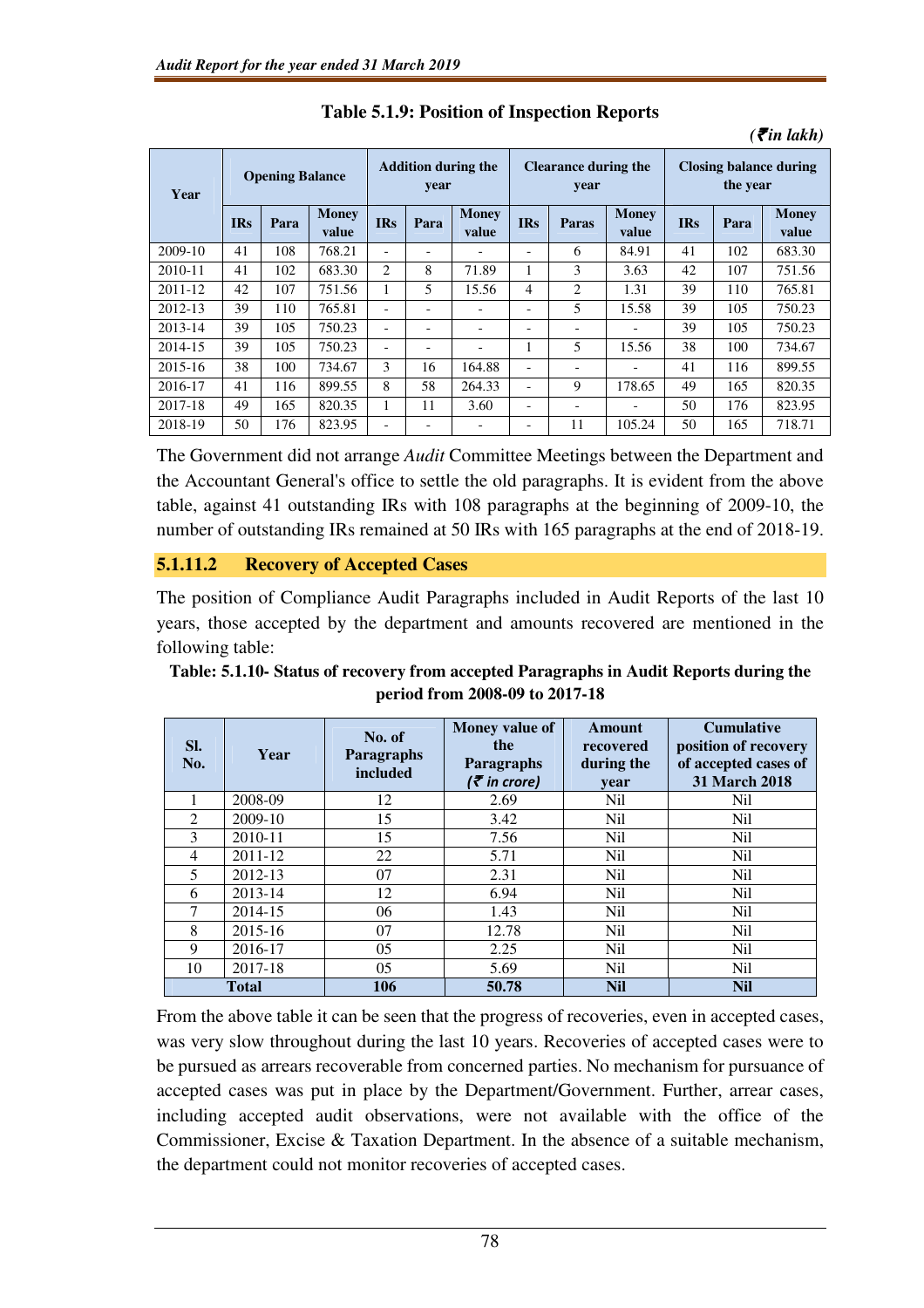*The Department may take immediate action to pursue and monitor prompt recovery of dues involved in accepted cases.* 

#### **5.2 Audit Planning and Result of Audit**

The Unit offices under various Department are categorized into high, medium and low risk units, according to their revenue position, past trends of audit observations and other parameters An Annual Audit Plan is prepared on the basis of risk analysis, which includes critical issues in Government Revenues and Tax Administration, i.e. Budget Speech, White paper on State Finance, Reports of the Finance Commission (State and Central), recommendation of the Taxation Reforms Committee, Statistical analysis of the revenue earnings, factors of the tax administration, audit coverage etc.

During 2018-19, out of 137 auditable units, 22 units 3 (16 *per cent*) of Tax & Excise and Forest Receipts Offices were audited. Out of these, nine units were Tax offices, with 4218 VAT assesses, of which 1055 (25 *per cent)* VAT assesses were test checked in audit during the period. Audit scrutiny revealed under assessment/short levy/loss of revenue aggregating  $\bar{\tau}$  71.86 crore in 54 cases, which were accepted by the Department concerned. However, only  $\bar{\mathcal{F}}$  39.00 lakh was recovered during 2018-19.

#### **5.3 Coverage of this Report**

 $\overline{a}$ 

This Chapter contains seven audit paragraphs involving financial effect of  $\bar{\tau}$  72.61 crore. Out of seven paragraphs, only two departments have furnished reply and replies for the remaining five paragraphs were yet to be received from the concerned departments as of November 2020. Further, out of total audit objections of  $\bar{\tau}$  25.50 crore ( $\bar{\tau}$  13.66 crore of tax revenue and penalty of  $\bar{\tau}$  11.84) included in the Audit Report during the year 2018-19, Department/Government made recovery of tax revenue of  $\bar{\tau}$  83.21 lakh and penalty of  $\bar{\xi}$  8.11 lakh in respect of objections included in the Audit Report. Thus, the total recoveries made at the instance of audit in respect of paras included in this report during the year aggregated to ₹91.32 lakh.

<sup>3</sup> 22 units under annual audit plan 2018-19 and 2 units were under annual audit plan 2019-20.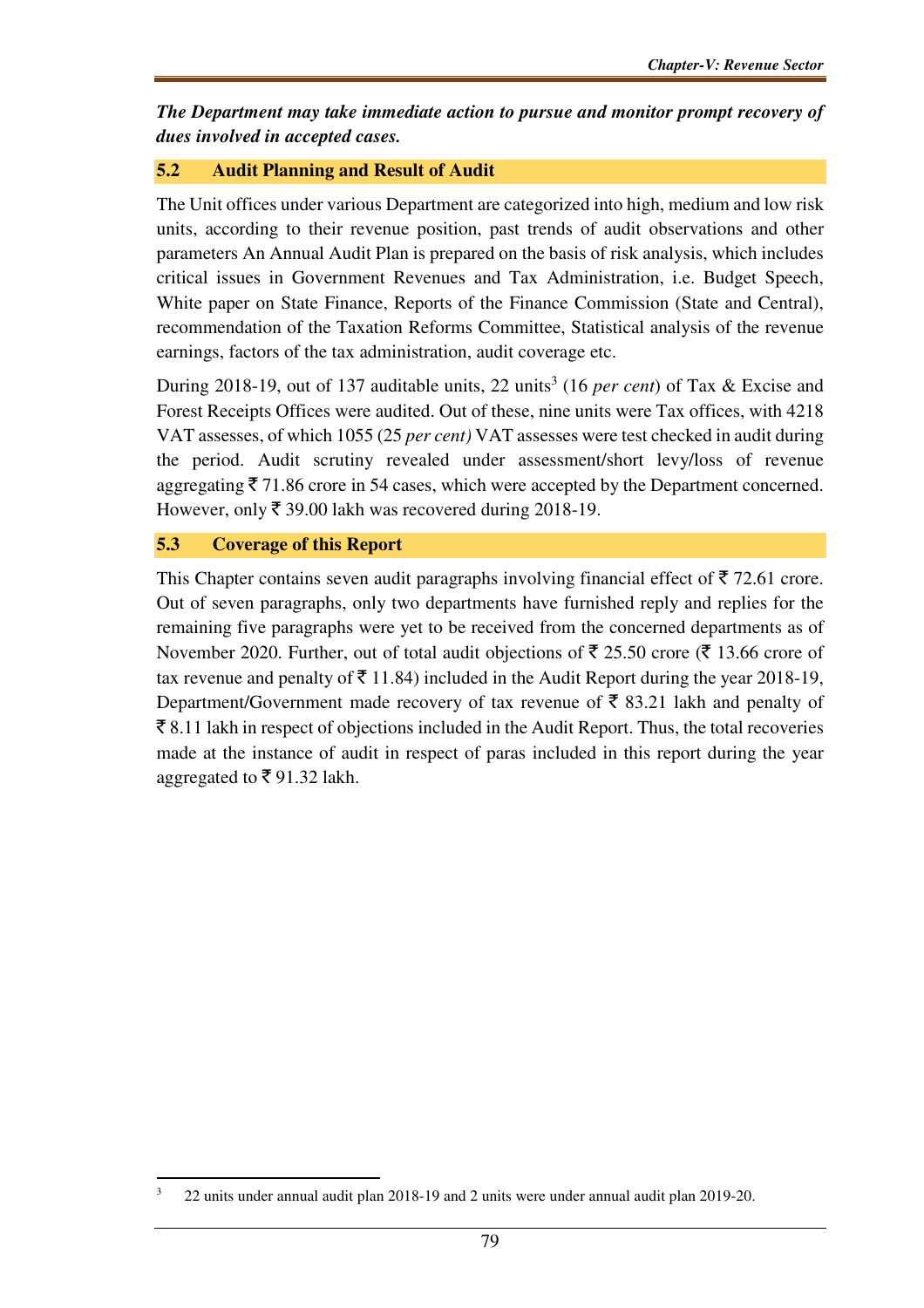# **Compliance Audit Paragraphs**

# **Tax and Excise Department**

#### **5.4 Non realisation of Tax**

**5.4.1 Failure of the Superintendent of Tax (ST), Namsai to detect tax liability from two registered dealers led to non-realization of VAT of** ` **6.45 crore for which interest and penalty are also leviable.** 

As per Section 4 (d) of the Arunachal Pradesh Goods Tax (APGT) Act, 2005, Tea is taxable at the rate of 12.5 *per cent*. Section 6 of the Act states that certain sales are exempt from VAT namely: (1) the sale or import of goods listed in the first schedule, (2) the dealers or class of dealers as may be notified and specified from time to time in the Fifth Schedule and (3) where a dealer sells goods that it has used since the time of purchase exclusively for purposes other than making sales of goods, and has not claimed tax credit in respect of those goods. Further, under Section 7(1)(a) of the Act *ibid* no VAT will be imposed on sale of goods in the course of inter-State trade or commerce under the purview of CST Act, 1956 on utilizing 'C' Form by a purchasing dealer. Otherwise, the sale will be treated as local sale and the applicable rate of VAT will be levied under the APGT Act.

Under Section 34(1)(b), and Section 87 (10) of the Arunachal Pradesh Goods Tax Act, 2005 (APGT), if any dealer has furnished incomplete or incorrect returns, the Commissioner may assess or re-assess the amount of tax due for a tax period and he will be liable, in addition to tax evaded, to pay penalty of a sum of  $\bar{\tau}$  one lakh or the amount of tax evaded whichever is greater. Also, Section 44 (2) of the Act stipulates payment of simple interest ranging between 12 to 24 *per cent* per *annum* calculated on daily basis for the period of default in payment of due tax.

Scrutiny (February 2019) of records of the Superintendent of Tax (ST), Namsai revealed that two dealers (i) M/s Guna Tea Industries, VAT TIN: 12110058158 and (ii) M/s Kungfra Tea Industries, VAT TIN: 12110143135) registered under both VAT and CST engaged in sale of tea which is taxable @ 12.50 *per cent* under the Act. The dealers disclosed a total turnover of  $\bar{\tau}$  28.13 crore and  $\bar{\tau}$  23.44 crore respectively in 27 nos each of monthly self-assessed VAT returns (FF-01) for the period from April 2015 to June 2017 (last tax period before GST) indicating nil tax liability. Audit observed that neither the two dealers declared any exempt sale U/s 6 of APGT Act nor produced any proof of Declaration in 'C Form' required for the Inter-State Trade U/s 7(1)(a) of the CST Act for claiming exemption. The columns in the form  $(FF01)$  under exempt sales (u/s 6) was mentioned as zero while the columns under Central Sales Turnover and zero rated sales (export, interstate sales against Declaration forms) was left blank. As such they were required to pay tax of  $\bar{\mathfrak{g}}$  6.45 crore ( $\bar{\mathfrak{g}}$  3.52 crore +  $\bar{\mathfrak{g}}$  2.93 crore) on their turnover under the Act. The Assessing Officer (AO) assessed the returns of Kungfra Tea Industries for the year 2016-17 and 2017-18 (upto June 2017) together on 11/9/2017, wherein the amount of tax, interest and penalty payable was assessed as Nil. Similarly, in case of Guna Tea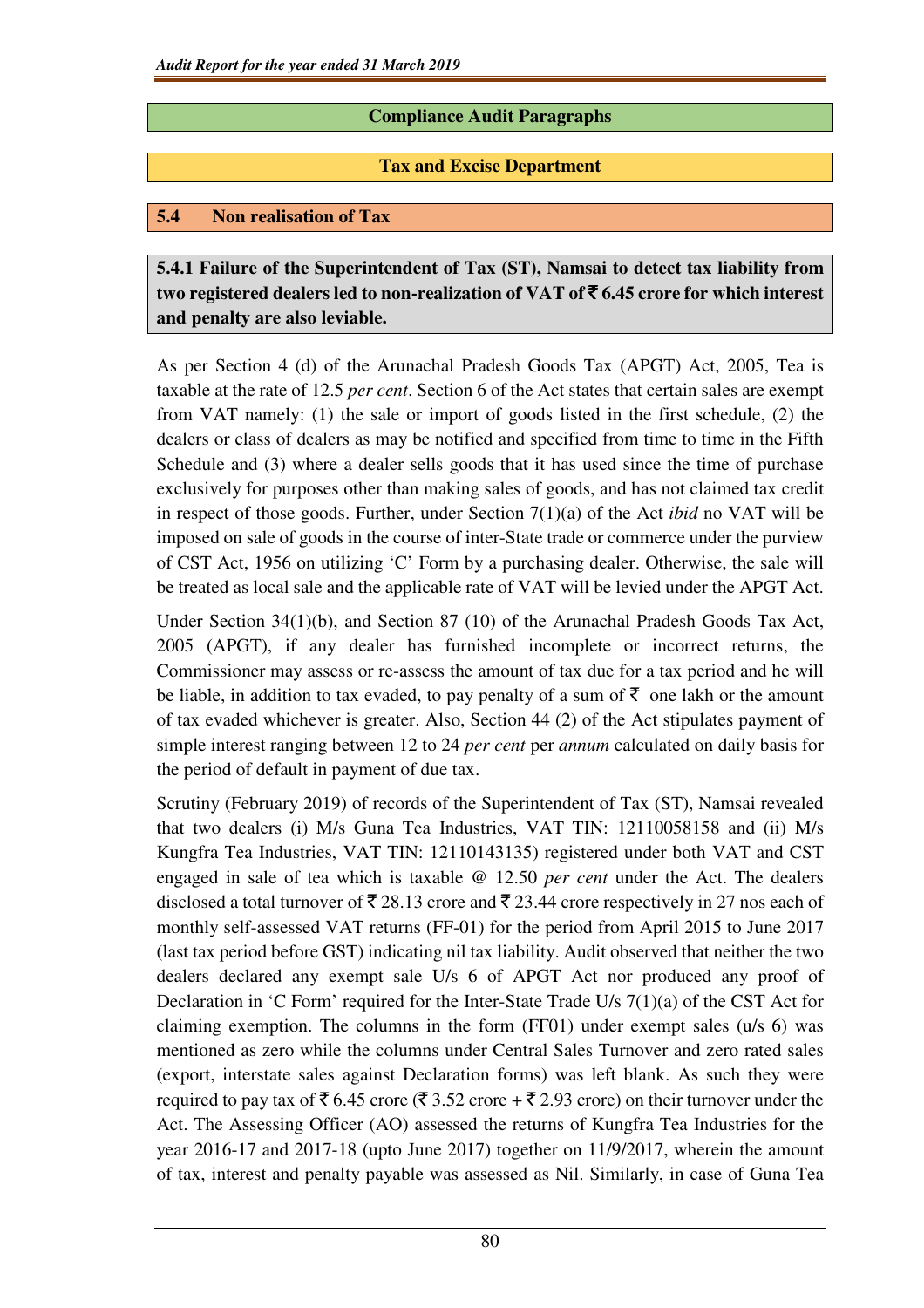Industries, the AO assessed the returns for three years (2015-16, 2016-17 and 2017-18 till June 2018) together, on 28 August 2017 wherein the amount of tax, interest and penalty payable was also assessed as NIL. It is evident that the AO did not exercise due diligence during assessment and overlooked the obvious discrepancies furnished in the returns by the two dealers and allowed incorrect exemption, in infraction of the Act. This led to non realisation of VAT of  $\bar{\bar{\xi}}$  6.45 crore.

Thus, failure of the ST to assess the self-assessed returns submitted by the dealers led to evasion of tax of  $\bar{\tau}$  6.45 crore. The dealer was also liable to pay a minimum interest of  $\bar{\xi}$  2.02 crore ( $\bar{\xi}$  1.09 crore +  $\bar{\xi}$  0.93 crore) (@ 12 *per cent* per annum calculated up to January 2019) for non-payment of tax as detailed in **Appendix -5.1**. Further, penalty of  $\bar{\xi}$  6.45 crore is also leviable U/s 87(10) of the Act for evasion of the tax.

The case was reported to the Department/Government in July 2018 and reminders were issued in January 2019 and August 2020; reply is still awaited (December 2020).

# *Recommendation: Due diligence may be exercised by the Superintendent of Tax while assessing the self-assessed returns submitted by the dealers to avoid evasion of tax.*

**5.4.2 Failure of the Superintendent of Tax (ST), Roing to detect irregular claim of exemption under Section 6 of APGT Act by a registered tea merchant led to non**realization of tax of  $\bar{\mathbf{z}}$  37.71 lakh.

'C' Form is issued by VAT department to the registered dealer who makes interstate purchases of goods mentioned in his registration certificate. The purchasing dealer furnishes this form to selling dealer in course of interstate purchase to get exemption/reduction in sales tax rate. It is defined under section 8(1) of CST Act 1956. 'F' Form is used to transfer/deliver goods from one State to another without recognizing it as a sale. As per section 6(A) of CST Act, F Form is mandatory to prove transaction as stock transfer.

As per Section 6 of Arunachal Pradesh Goods Tax (APGT) Act 2005, sale or import of goods shall be exempt from tax subject to the conditions and exceptions set out therein. Further, under Section 7(1)(a) of the Act ibid no VAT will be imposed on sale of goods in the course of inter-State trade or commerce on utilizing 'C' Form by a purchasing dealer. Otherwise, the sale will be treated as local sale and the applicable rate of VAT will be levied under the APGT Act. As per Section 4 (d) of the Arunachal Pradesh Goods Tax (APGT) Act, 2005, Tea is taxable at the rate of 12.5 *per cent.*

Scrutiny (October 2018) of records of the Superintendent of Tax (ST), Roing revealed that a dealer, M/s Dibang Valley Tea Co. Pvt. Ltd. a manufacturer of Tea (TIN: 12140071170), declared total turnover of  $\bar{\tau}$  3.43 crore in seven (07) quarterly self-assessed VAT returns for the period October 2015 to June 2017 (last tax period before GST). Out of the total turnover of  $\bar{\xi}$  3.43 crore, the dealer declared  $\bar{\xi}$  3.02 crore as exempt sales U/s 6 and  $\bar{\tau}$  0.41 crore to be inter-State Sale against declaration form 'C' U/s 7(1)(a) of APGT Act and his tax liability for the entire period was shown as Nil. However, Audit observed that exemption claimed of  $\bar{\xi}$  3.02 crore ( $\bar{\xi}$  3.43 crore - $\bar{\xi}$  0.41 crore) was irregular since tea is not under First schedule and not an exempted good and is taxable at 12.5 *per cent*. The dealer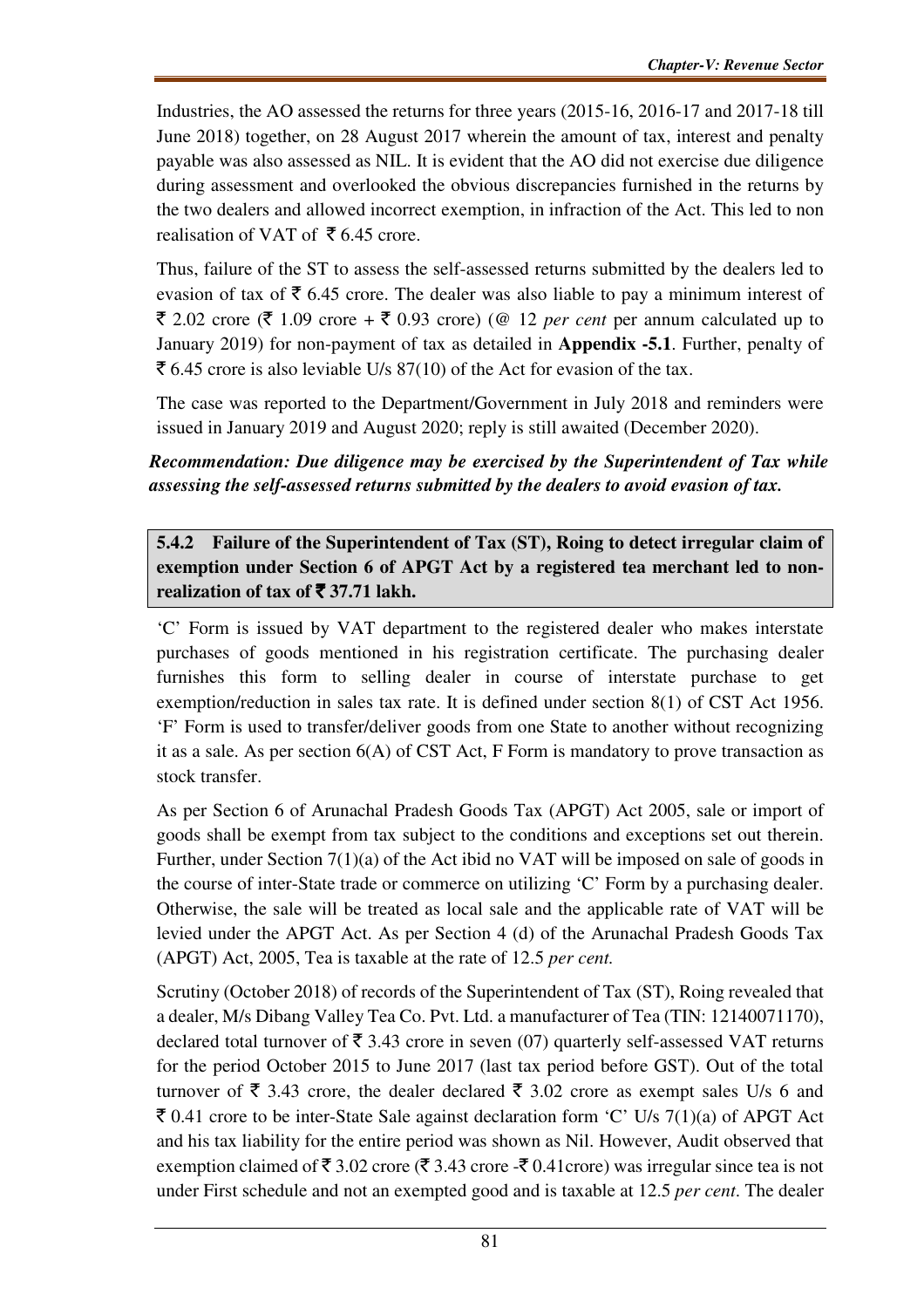therefore was liable to pay tax of  $\bar{\xi}$  37.71 lakh (@ 12.5 *per cent* on his turnover of  $\bar{z}$  3.02 crore).

Thus, failure of the Assessing Officer to assess and detect the incorrect self-assessed returns furnished by the dealer led to evasion of tax of  $\bar{\tau}$  37.71 lakh. The dealer was also liable to pay a minimum interest of 8.44 lakh (@ 12 *per cent* per annum calculated up to April 2018) for non-payment of due tax and penalty of  $\overline{\xi}$  37.71 lakh under Section 87(10) of the Act (detailed in **Appendix-5.2***).* 

In reply (May 2020), the Department stated that movement of goods from one state to another state by reason of transfer of goods to Agent/Broker for sale in the Tea Auction Centre does not constitute turnover to the consignor. However, we have erroneously included the goods sent to the Brokers of Tea Auction Centre in the turnover and claimed the same as exempt, leading to the confusion.

The reply of the Department is not acceptable because the dealer did not fulfill any of the criteria specified for seeking exemption under Section 6 of APGT Act. The dealer also did not submit the related documents like Form F in respect of stock/branch transfer and invoice to prove the transfer of goods to the Agent/Broker for sale in Tea Auction Centre under the CST Act 1956. Neither were 'C' forms furnished for the claim of exemption. Moreover, as per the APGT Act, total turnover/gross sales means Gross Turnover, which is inclusive of branch transfers etc and hence the sales claimed exempted were taxable @ 12.5 *percent*.

# *Recommendation: The Department may review all such cases and realise the due revenue.*

# **5.5 Non levy of revenue from Wholesale Vends**

**Failure of the Excise Officer of the Bonded Warehouse, Changlang to detect unauthorized lifting of IMFL by two Wholesale Vends resulted in non-realisation of excise duty of** ` **63.84 lakh.** 

As per Section 12 of the Arunachal Pradesh Excise Act, 1993 no intoxicant shall be removed from any distillery, brewery, warehouse or other place of storage licensed, established, authorized or continued under this Act, unless the excise duty payable has been paid or a bond has been executed for the payment thereof. Further, Section 34 (h) also states that if any person, in contravention of this Act, or of any rule, notification or order made, issued or given, or license, permit or pass granted under this Act removes any intoxicant from any distillery, brewery, warehouse or other place of storage licensed, established, authorized or continued under this Act, he shall be liable to imprisonment for a term which may extend to two years or to fine which may extend to five thousand rupees, or to both. The Government of Arunachal Pradesh, Taxation and Excise Department fixed the rates of Excise Duty of IMFL at  $\bar{\tau}$  302.40,  $\bar{\tau}$  600,  $\bar{\tau}$  135 and  $\bar{\tau}$  180 per case for Premium Brand, Classic Premium Brand, General Brand and wine respectively w.e.f. 20th November 2015 vide Notification No. EX-433/2013-14.

Cross-verification (June 2019) of Excise permit issue files of the Superintendent of Excise, Changlang District with the records of two Wholesale Vends namely M/s Elite Beverages, Miao and M/s Changlang Beverages, Changlang and a Bonded Warehouse M/s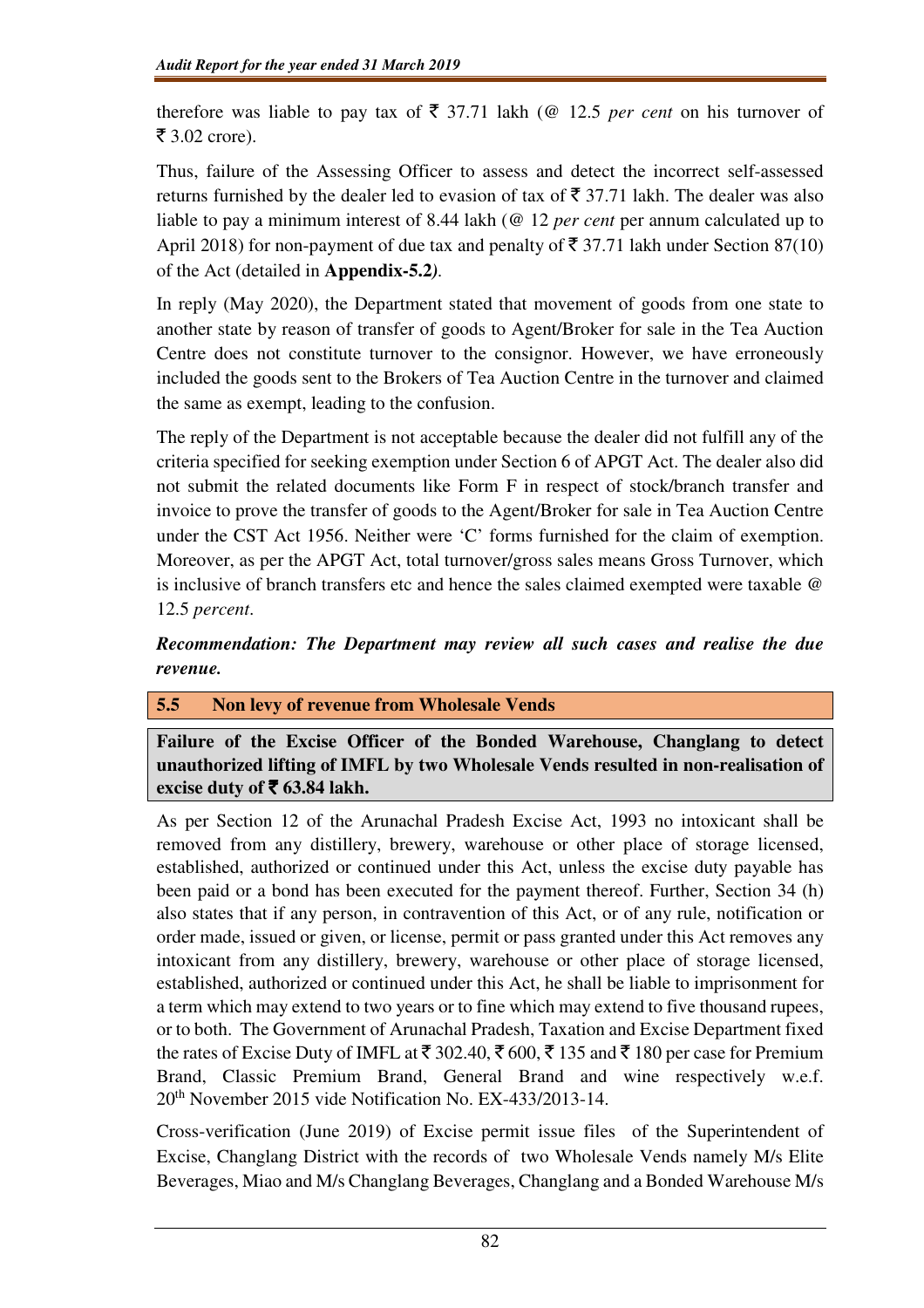Superior Distributors, Bordumsa revealed that  $11$  No. of permits<sup>4</sup> were issued to the wholesalers M/s Elite Beverages, Miao and M/s Changlang Beverages, Changlang during 2017-18 and 2018-19 respectively against deposit of excise duty of  $\bar{\tau}$  52.99 lakh (17,522) cases  $X \bar{\tau}$  302.40/-) for lifting 17,522 cases of premium brands from the Bonded Warehouse. It was however, noticed that the Wholesalers utilized these 11 permits to lift 38,734 cases of IMFL which was 21,212 cases in excess of the permitted limit for which excise duty of  $\bar{\tau}$  63.84 lakh was to be paid. The Excise Officer in charge of the Bonded Warehouse authorized the lifting by issuing 74 Excise Transit Pass (Form  $- X$ ). Thus, the Wholesale Vends avoided the excise duty of  $\bar{\bar{\xi}}$  63.84 lakh on the 21,212 cases of excess IMFL as detailed in *Appendix-5.3.*

Failure of the Excise Officer in charge of the Bonded warehouse to detect the unauthorized excess lifting resulted in non levy of revenue to the tune of  $\bar{\tau}$  63.84 lakh, from the two Wholesale Vends. Further, penalty of  $\bar{\tau}$  3.70 lakh<sup>5</sup> is also leviable from the Wholesalers for unauthorized lifting of IMFL under Section 34 (h) of the Act.

The Commissioner (Tax &Excise) replied (12 August 2020) that consequent to audit observation, the entire amount ( $\bar{\tau}$  67.54 lakh, excise duty of  $\bar{\tau}$  63.84 lakh and penalty of  $\bar{\xi}$  3.70 lakh) pointed out was recovered.

*Recommendation: The Department may further strengthen the internal controls by ensuring that the Excise Officers in Bonded Warehouses cross verify the permits issued by the respective Superintendents and authorize lifting strictly in accordance with those permits. It may also consider appropriate MIS Reports to be submitted by the Excise Officers of Bonded Warehouse to the Superintendent on the lifting of liquor cases against the permits issued. The department may conduct an enquiry for excess lifting and fix the responsibility of the officials for the lapse.* 

**5.6 Non-levy of penalty** 

**Failure of the Superintendents of Tax (ST), Zone-II, Itanagar and Roing to levy and realise penalty from 74 registered dealers for non-submission of returns resulted in non-realization of revenue of** ` **19.00 lakh** 

Rule 36 (1) & (2) of the Arunachal Pradesh Goods Tax (APGT) Rules, 2005, stipulates that every dealer liable to pay tax shall furnish a return in form FF-01 for each tax period within 28 days from the end of the tax period. Further, Rule 34 of the APGT Rules stipulates that tax period of a dealer whose turnover in a particular year is over rupees one crore shall be one month, and shall, at the option of the dealer, be either one month or a quarter if the turnover is or below rupees one crore. Also, under Section 87(9)(a) of the Act if a dealer fails to furnish any return by the due date, he is liable to pay penalty of  $\bar{\tau}$  100 per day of default subject to a maximum of  $\bar{\tau}$  10,000.

<sup>4</sup> M/s Elite Beverages, Miao= Six no. of permits; and M/s Changlang Beverages, Changlang=Five no. of permits.

<sup>5</sup> ₹ 5,000/- X 74 times.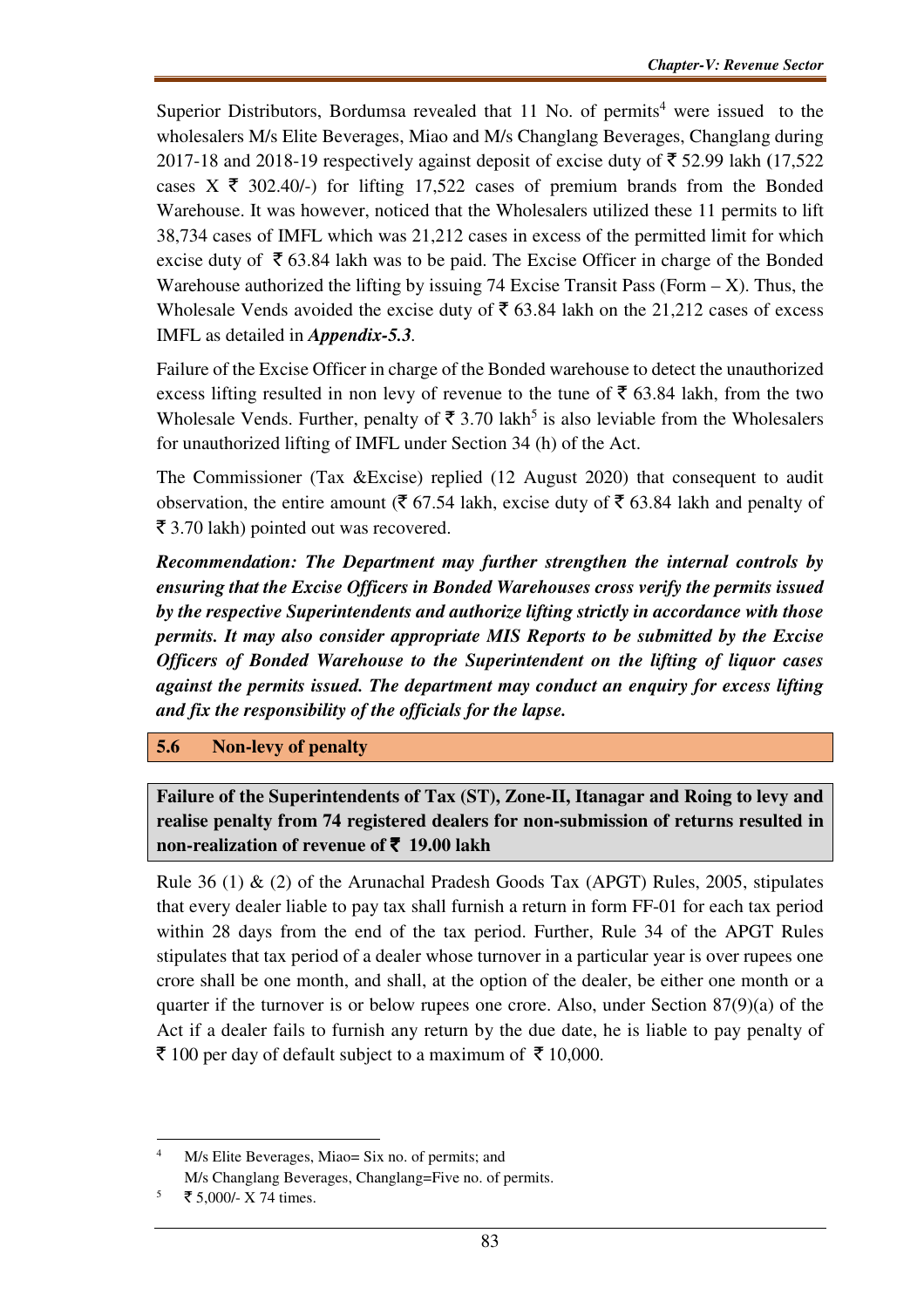Scrutiny of records of two Superintendents of Tax (ST), i) Zone-II, Itanagar and ii) Lower Dibang Valley District, Roing in May 2018 and October 2018 respectively revealed that 74<sup>6</sup> registered dealers whose annual turnover was below rupees one crore, did not submit their returns for quarterly tax periods between April 2014 and June 2017. For nonsubmission of returns, the dealers were liable to pay penalty of  $\bar{\tau}$  19.00 lakh ( $\bar{\tau}$  10.50 lakh  $+ \overline{\xi}$  8.50 lakh). However, no action was initiated by the Assessing Officer to issue notice to the dealers for non-submission of returns and realisation of the penalty till March 2019, even after being pointed out by Audit.

Thus, failure of the Assessing Officer to issue Demand Notice to the defaulters and lack of enforcement to ensure compliance resulted in non-levy and realization of the penalty of ` 19.00 lakh as detailed in **Appendix -5.4**.

The case was reported to the Department/Government in July 2018, January 2019 and August 2020. However, reply has not been received (November 2020).

*Recommendation: The Department may introduce monthly MIS reports on submission of returns by the dealers and review the status of filing by dealers on a periodic basis.* 

**5.7 Non-realisation of Renewal Fee and Penalty** 

l

7

**Failure of the Superintendents of Excise to take action against 44 retail licensees led to non-realisation of Renewal Fees of** ` **21.20 lakh.** 

Under Section 29 (1) (b) of the Arunachal Pradesh Excise Act, 1993 and Rules 56 framed there under, a license holder of IMFL retail shop is required to submit his retail shop license along with the prescribed annual license fee to the Superintendent of Excise of the concerned District before the date of expiry of the license for getting it renewed in time by the Competent Authority. In the event of non-payment of license fee the Competent Authority may cancel or suspend the license. The Government vide notification No. Ex-229/94 dated 13-12-94 fixed the renewal fee of retail license at  $\bar{\tau}$  40,000 *per annum* which was revised to  $\bar{\xi}$  50,000 *per annum w.e.f.* 01-05-2018. Further, if a retail vendor fails to get the license renewed within the stipulated validity of license, he shall be liable to pay, in addition to the renewal fee, a penalty of  $\bar{\tau}$  50 per day for the period of default.

Scrutiny (May 2018) of the Superintendents of Excise (SsE): i) Zone-I, Itanagar and ii) Zone-II, Naharlagun revealed that validity of license of 44 retail licensees<sup>7</sup> had expired for periods ranging from one to two years during the period from November 2015 to May 2018. The licensees, however, did not get their licenses renewed, but continued with their business.

Audit also observed that the SsE did not take any action to review the license renewal registers and related documents to detect the defaulters and issue notices to the retailers to renew their licenses nor were the licenses suspended or cancelled resulting in nonrealisation of renewal fees of  $\bar{\mathfrak{g}}$  21.30 lakh and penalty of  $\bar{\mathfrak{g}}$  4.81 lakh.

<sup>6</sup> ST, Zone-II, Itanagar=42; ST, Roing=32.

i) SE, Zone-I, Naharlagun: 11 licenses. ii) SE, Zone-II, Itanagar: 33 licenses.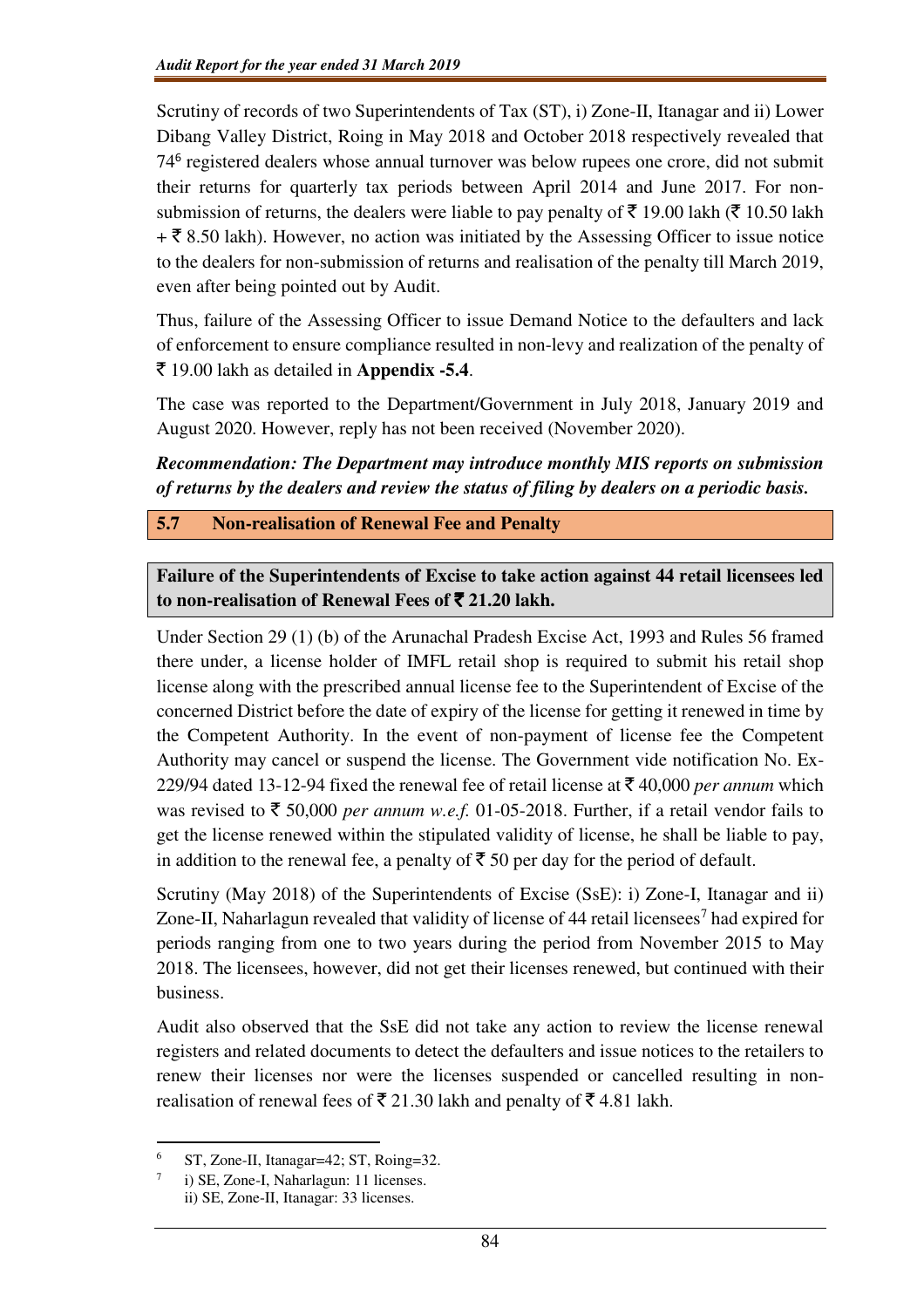The office of the Commissioner Tax and Excise replied (May 2020) that as pointed out in audit, the amount of annual renewal fees of  $\bar{\tau}$  19.37 lakh and penalty of  $\bar{\tau}$  4.41 lakh from 41 retail licensees has been recovered. However, the Department is yet to recover the annual renewal fees of  $\bar{\tau}$  1.93 lakh and penalty of  $\bar{\tau}$  0.40 lakh three licences<sup>8</sup>.

*Recommendation: The Superintendents of Excise may take timely action to review the license renewal registers and related documents to detect the defaulters and issue notices to the retailers to renew their licenses. They should suspend or cancel the licenses of defaulting retail license holders.* 

#### **Transport Department**

#### **5.8 Non-realisation of Road Tax /Motor Vehicle Tax and penalty**

Road tax of ₹2.62 crore due from 676 owners of commercial vehicles and penalty of ` **65.62 lakh for default in payment of tax remained unrealized** 

Under Section 4 and Section 15 of the Arunachal Pradesh Motor Vehicle Taxation Act, 1984, road tax at the prescribed rate shall be paid by all motor vehicles owners used or kept for use in the State unless an owner of such vehicle is exempted from tax on the basis of his application to the effect that the vehicle would not be used in any public place and the Registration Certificate is surrendered. Section 13 *ibid* further provides that in the event of failure to pay the tax due, the Taxation Officer shall, in addition to the tax due, recover a sum not exceeding one fourth of the annual tax by way of penalty. The rate of annual road tax for Excavator (commercial) was fixed at the rate of one *per cent* of the cost of the chassis/vehicle according to Schedule-IX of the Arunachal Pradesh Motor Vehicles Taxation (Amendment) Act, 2006. Further, as per Schedule – II of the Arunachal Pradesh Motor Vehicles Taxation (Amendment) Act, 2006, the rate of annual road tax for vehicles with passenger carrying capacity of 7 to 12 persons used for commercial purpose was fixed at  $\bar{\tau}$  5000.00 annually or  $\bar{\tau}$  1500.00 quarterly and for vehicles with passenger carrying capacity of 13 to 30 persons was fixed at  $\bar{\tau}$  7000.00 annually or  $\bar{\tau}$  2000.00 quarterly as the case may be.

Scrutiny (June 2019) of the VAHAN 4.0 vehicle registration database of the District Transport Officer (DTO), Capital Complex, Naharlagun revealed that:

(i) Owners of 340 commercial excavators did not pay any road tax amounting to  $\bar{\xi}$  2.14 crore between 2010-11 to 2019-20 for periods ranging from one year to nine years. Further, the vehicle owners neither surrendered registration certificates nor obtain tax exemption from the Taxation Officer /DTO, as required under the Act.

 However, the DTO, Capital Complex, Naharlagun did not issue any show cause notice to any of the vehicle owners in the last nine years to levy and collect road tax of  $\bar{\mathcal{F}}$  2.14 crore along with a penalty of  $\bar{\mathcal{F}}$  53.62 lakh, for the default in payment of the tax, resulting in non-realization of revenue of  $\bar{\tau}$  267.62 lakh.

<sup>8</sup> 1. M/s Sango Wine Shop; 2.M/s Doimukh Wine Shop; and 3. M/s Aku Wine Shop.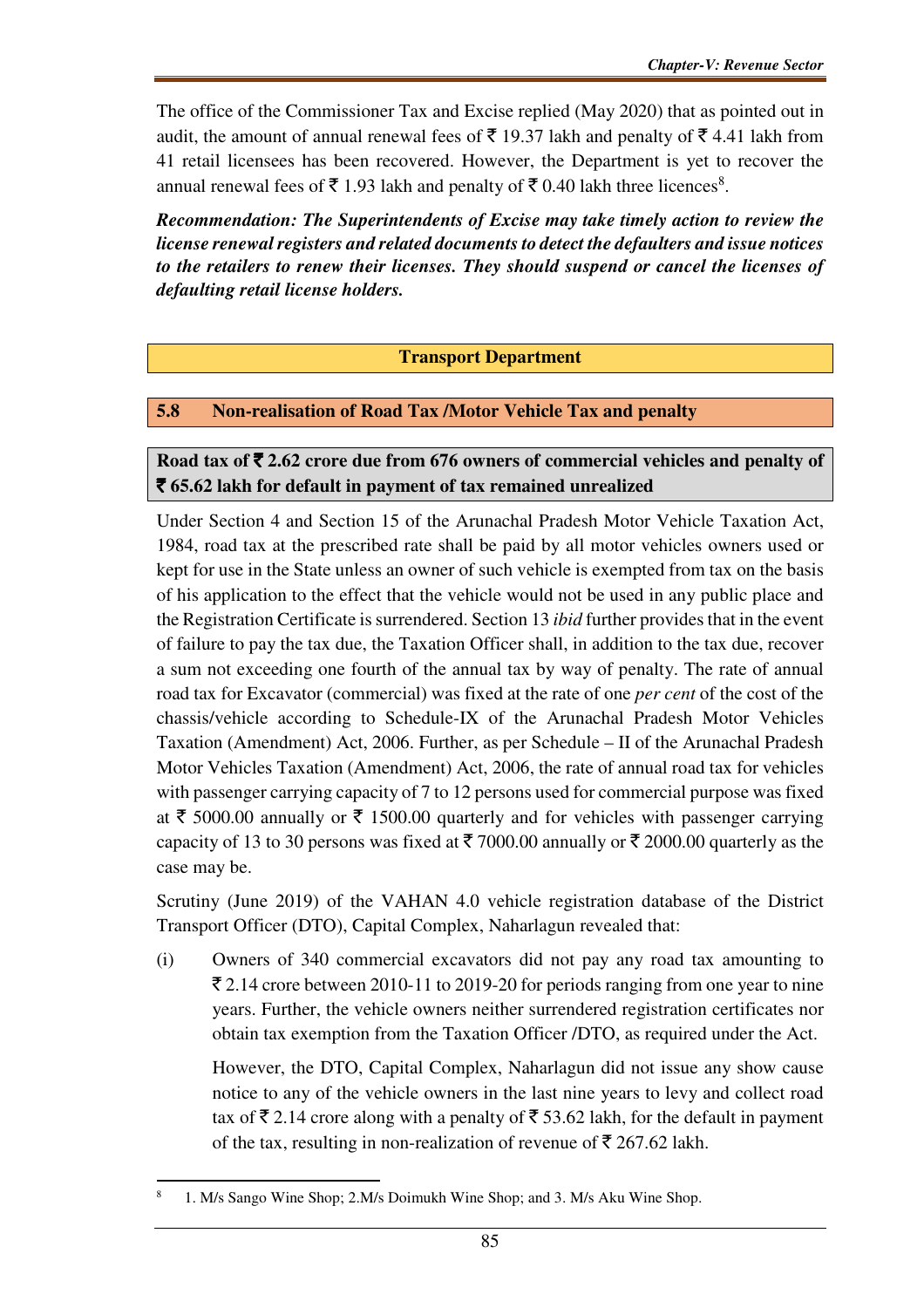(ii) Owners of 336 light commercial passenger vehicles (with passenger carrying capacity of 7 to 12 persons and 13 to 30 persons) had not paid road tax amounting to  $\bar{\tau}$  48.01 lakh but were plying for different periods ranging between one year to six years from June 2014 to June 2019. Audit observed that none of the 336 vehicle owners had obtained any tax exemption from the concerned DTO nor surrendered their registration certificates. Therefore, penalty of  $\bar{\tau}$  12.00 lakh was also leviable for default in payment of the aforesaid tax from the vehicle owners. However, the DTO neither issued any demand notice nor initiated any action against the defaulters to realize the road tax of  $\bar{\xi}$  48.01 lakh and penalty of  $\bar{\xi}$  12.00 lakh, resulting in non-realisation of revenue of  $\bar{\epsilon}$  60.01 lakh.

Thus, failure of the DTO, Capital Complex, Naharlagun to collect the road tax due from  $676<sup>9</sup>$  owners of commercial vehicles as prescribed under the Rules, resulted in nonrealisation of revenue of  $\bar{\tau}$  2.62 crore<sup>10</sup>and penalty of  $\bar{\tau}$  65.62<sup>11</sup> lakh.

The case was reported to the Department/Government in August 2019; reply is still awaited (November 2020).

*Recommendation: The Department needs to issue show cause notices to the vehicle owners and collect road tax along with penalty from these defaulting vehicle owners.* 

# **5.9 Non-renewal of Fitness Certificates**

**Failure of District Transport Officers (DTOs) to ensure renewal of fitness certificate of 21,366 commercial vehicles resulted in non-realisation of fitness test fee of**  ` **1.95 crore, renewal fee of** ` **1.09 crore.** 

As per Section 56 (1) of the Motor Vehicles Act, 1988 and Rule 62 of Central Motor Vehicle (CMV) Rules, 1989 made there under, a transport vehicle shall not be deemed to be validly registered unless it carries a certificate of fitness. A fitness certificate granted in respect of a newly registered transport vehicle is valid for two years and thereafter is required to be renewed every year. Payment of the prescribed testing fee of  $\bar{\tau}$  200.00,  $\bar{\xi}$  300.00 and  $\bar{\xi}$  400.00 for light, medium and heavy vehicle respectively is required to be made under Rule 81 of the CMV Rule, 1989. Further, as per Ministry of Road Transport and Highway's notification No. G.S.R. 1183(E) dated 29 December 2016 the prescribed fitness test fee is  $\bar{\mathcal{F}}$ 200.00 for Motorcycle,  $\bar{\mathcal{F}}$  400.00 for Light Motor Vehicle and  $\bar{\mathcal{F}}$  600.00 for Medium and Heavy Motor Vehicle and renewal fee was  $\bar{\tau}$  200.00 for all categories of Motor vehicles. Further, plying a vehicle without valid registration is punishable under Section 192 of MVT Act, 1988 with a fine not less than  $\bar{\tau}$  2,000.00 for the first offence.

Scrutiny (January 2020) of the VAHAN vehicle registration database of the State of Arunachal Pradesh revealed that out of 1,64,029 nos. of vehicles in the database, 21,366 commercial vehicles of various classes were plying without valid fitness certificates after they expired during the period 01 January 2010 to 31 December 2019. Audit observed that

 $\overline{a}$ 

<sup>9</sup> <sup>9</sup> 336 owners of commercial passenger vehicles and 340 owners of commercial vehicles.<br><sup>10</sup>  $\overline{Z}$  48.01 lakh  $\overline{Z}$  214.00 lakh

 $\frac{10}{5}$   $\frac{1}{2}$  48.01 lakh +  $\frac{1}{2}$  214.00 lakh.

<sup>₹ 12.00</sup> lakh + ₹ 53.62 lakh.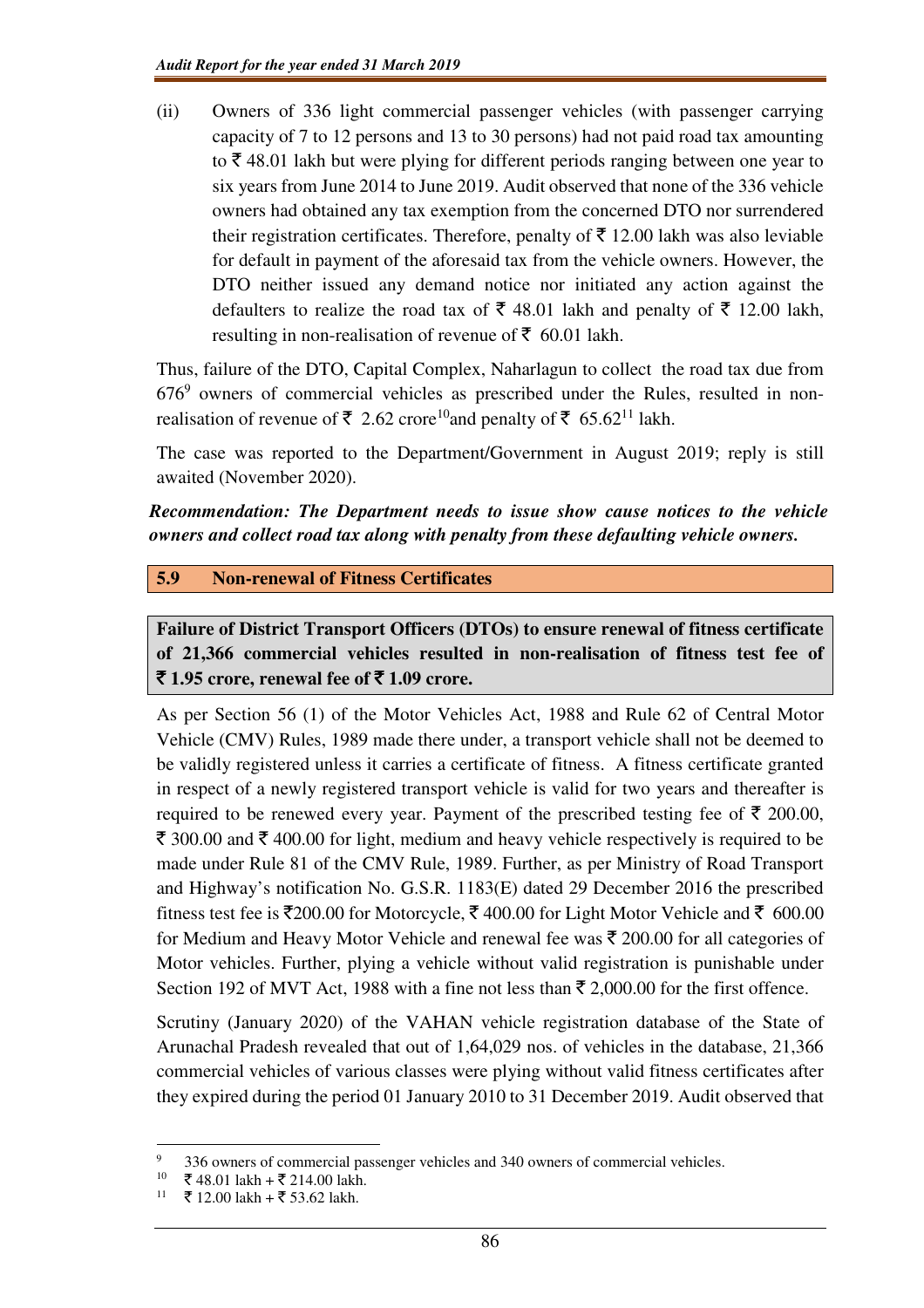$(5$  in lakh)

owners of these vehicles failed to renew their certificates of fitness before expiry of the validity period ranging from one year to 11 years. However, despite non-renewal of the fitness certificates for prolonged periods, the registering authorities (DTOs) of the State failed to ensure that these 21,366 commercial vehicles get their fitness test done and renew their fitness certificate by issuing notices to the vehicle owners for renewal of the same. As such, the DTOs failed to realise inspection fee of  $\bar{\tau}$  1.95 crore and renewal fee  $\bar{\tau}$  1.09 crore from these defaulting vehicles. Audit further observed that these 21,366 commercial vehicles continued to ply without valid fitness certificates though their certificates of registration become invalid automatically when the effective certificate of fitness issued by the prescribed authorities expired, for which a penalty of  $\bar{\tau}$  4.27 crore was also leviable on the defaulters U/s 192 of the CMV Act as details below:

| Table 5.1.11: Details of non-realisation of fitness test fee and renewal fee and |  |  |  |  |
|----------------------------------------------------------------------------------|--|--|--|--|
| penalty thereof                                                                  |  |  |  |  |

| <b>Sl. No.</b> | Period during which<br>fitness certificate<br>validity expired | No of defaulting<br>vehicles | <b>Unrealized</b><br><b>Testing Fee</b> | <b>Unrealized</b><br><b>Renewal Fee</b> | <b>Penalty</b><br><b>U/s 192</b> |
|----------------|----------------------------------------------------------------|------------------------------|-----------------------------------------|-----------------------------------------|----------------------------------|
|                | 01 January 2010 to 28<br>December 2016                         | 9363                         | 114.68                                  | 63.85                                   | 187.26                           |
| 2              | 29 December 2016 to<br>31 December 2019                        | 12003                        | 80.11                                   | 44.98                                   | 240.06                           |
| <b>Total</b>   |                                                                | 21366                        | 194.79                                  | 108.83                                  | 427.32                           |

Further, audit observed that though Section 56 (4) of the Act empowers the issuing authorities to cancel any such certificate if the vehicle fails to comply with the requirements of this Act, no such action was found to be taken by the issuing authorities against the defaulters till date. The Department should ensure that those license holders of the unfit commercial vehicles must be cancelled/suspended with immediate effect without further delay. These vehicles without valid fitness certificates pose a grave risk of road accidents in the difficult terrain of the state, besides running the risk of air and noise pollution.

Failure of the DTOs in Transport Department of the State to renew fitness certificates and non-levy of the consequent penalty, resulted in non-realisation of revenue of  $\bar{\mathbf{z}}$  7.31 crore<sup>12</sup>.

The case was reported to the Department/Government in January 2020; reply is still awaited (November 2020).

*Recommendation: Since vehicles without valid fitness certificates pose a grave risk of road accidents in the difficult terrain of the State, besides running the risk of air and noise pollution, the Department should ensure that licenses of unfit commercial vehicles are cancelled/suspended with immediate effect.* 

<sup>&</sup>lt;sup>12</sup>  $\bar{\tau}$  194.79 lakh (Inspection fee) +  $\bar{\tau}$  108.83 lakh (Renewal fee) and:  $\bar{\tau}$  427.32 lakh (penalty).